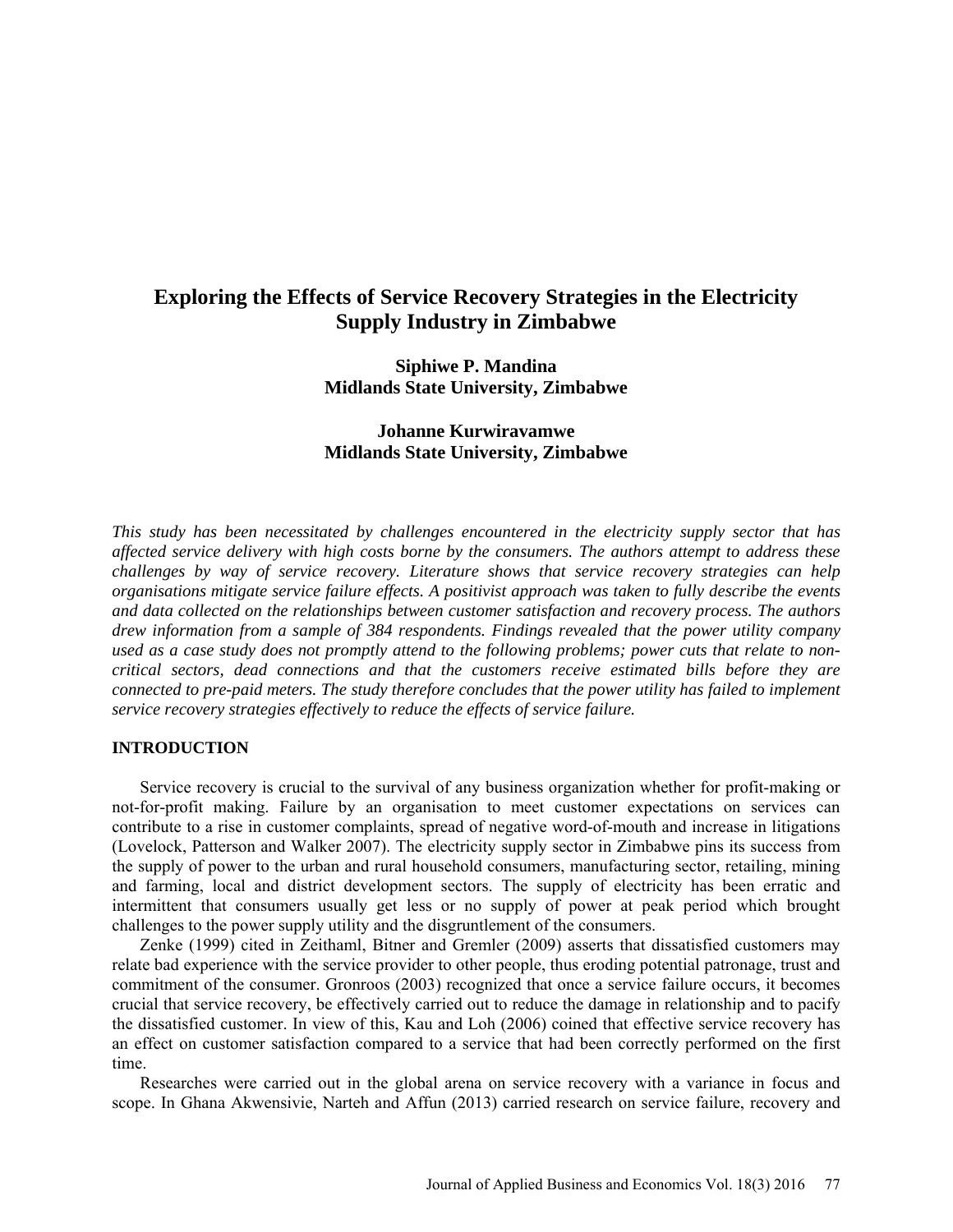recovery outcomes in the Ghanaian Banking Industry from the customer's perspective to determine whether recovery measures adopted by the banks in response to failure were adequate in leading to customer satisfaction. Huang and Hailin Qu (2011), focus their research on evaluating the effects of compensation and interpersonal communication on airline passengers' response after service recovery in the United States.

Nilsson and Sandberg (2010) also carried out their research whose purpose and scope was on exploring if it is possible for Swedish grocery retail companies to create emotional loyalty by effective service recovery and to understand how dissatisfied customers act and to use that knowledge to further explore how negative attitudes can be transformed into positive ones. Most of the researches were mostly engineering related and there is little research found in Zimbabwe through online journals on marketing related topics. Kaseke (2013) carried out research in the electricity supply sector focusing on the emergence of electricity crisis in the country, response reform and cost implications. Kaseke and Hosking (2012) also carried out research in the electricity supply industry directing their effort on establishing the estimated costs of load shedding to the mining sector in Zimbabwe. The researchers found out that poor state of electricity supply in Zimbabwe has imposed huge cost {cost of production} on the mining sector.

The regulatory authority in the energy industry-Zimbabwe Energy Regulatory Authority (2012) had studies on cost of service for electricity supply industry focusing on determining the cost of service for the electricity value chain in the generation, buying, transmission and distribution and supply of power using an agreed tariff methodology [\(www.zera.co.zw\)](http://www.zera.co.zw/). Other researches carried out in Zimbabwe were mainly focused on co-generation of power through investment in the sugar industry (Mbohwa 2002 and Nyamuzihwa 2000) to offer a bridging and realisable alternative for electricity generation in Zimbabwe.

The Zimbabwe electricity supply sector falls under the ministry of Energy and Development mandated with the prime function of supplying power public, domestic, industrial and commercial consumption. Figure 1 illustrates the structure of the ministry under which the electricity supply sector is currently working under and the functions under the ministry whose roles will be briefly discussed to have an appreciation of the mandate of the players in the electricity supply industry.

The Zimbabwe electricity supply industry is currently under the Ministry of Energy and Power Development (MEPD). The Ministry is mandated to formulate policies, instigate performance monitoring and regulation of the energy sector, as well as research and promotion of new and renewable sources of energy and energy conservation. The sector is governed by the Electricity Act of 2002 which prompted the restructuring and unbundling of Zimbabwe Electricity Supply Authority (ZESA) into subsidiary companies under armpit of ZESA Holdings. The Zimbabwe Power Company (ZPC) is responsible for all generating stations and power supply to the transmission grid, Zimbabwe Electricity Transmission and Distribution Company (ZETDC), ZESA Enterprises responsible for projects, and Powertel which provides communication services to both the successor companies and the general public. The ascension of the Rural Electrification Fund Act [2001] saw the birth of the Rural Electrification Agency (REA), mainly responsible for grid extension in rural areas and for supplying specific institutions, such as schools, clinics, government offices, and community-initiated projects. ZERA is responsible for the enforcement of policies and the formulation of such policies in conjunction with the ministry.

# **Capacity of Power Generated by ZESA**

Electricity is generated through hydro-power and thermal power stations dotted around the country including Kariba Hydro-power station which has the capacity to generate 750MW per month, Hwange Thermal-power station (920MW), Bulawayo Thermal-power station (90MW), Harare Thermal-power station (80MW) and Munyati Thermal-power station (80MW) and all having the installed capacity of 1 920MW (ZETDC Report 2013). The country has been endowed with the indestructible power of the land where conventional energy sources for electricity generation of coal, hydro, coal-bed methane are in abundance including the solar radiation and wind. However, the supply of power has been intermittent owing to the age of the plant(s), lack of constant maintenance and unsteady supply of coal (Kaseke 2013). In preceding years, the company has failed to generate enough energy to meet demand. ZESA produced an estimated 1 200 kWh in 2013, while demand has been estimated to be at 2 100kWh (ZESA Report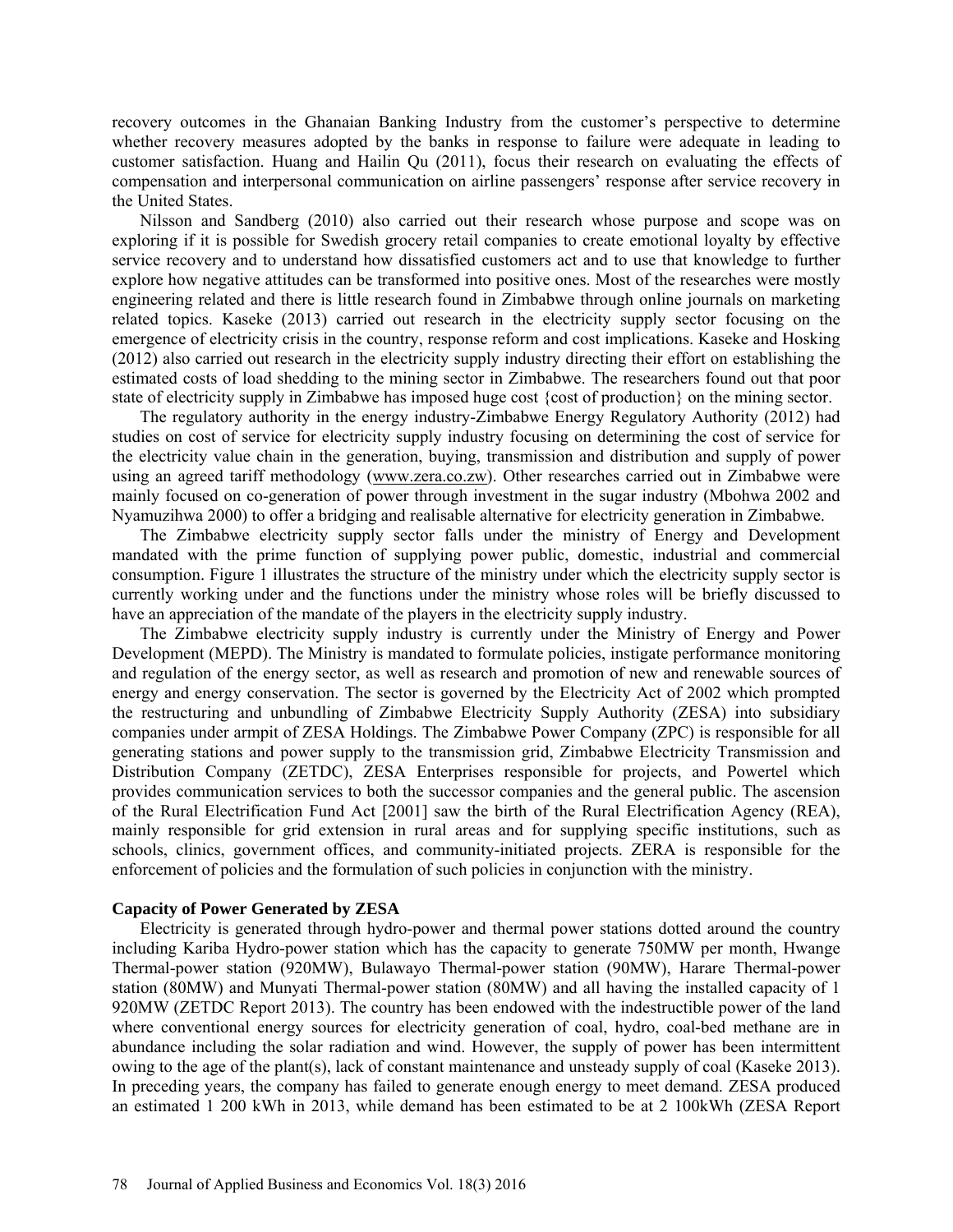2013). In general, the power generation capacity in Zimbabwe is too small to meet demand. Figure 2 shows the deficit between supply and demand from 2010 to the projected supply-demand level up to 2030.

The deficit in electricity supply made the power utility to import electricity from surrounding countries including South Africa-ESKOM, Mozambique-Cahora Bassa, Democratic of Congo and Zambia. The effort by ZESA in expanding and maintaining stage II-units 5 and 6 at Kariba station in 2007 forced the company to borrow US\$40million from Namibia Power utility (NamPower) with a damning close in the agreement of making repayment through the supply of 150MW for 5 years. The settlement increased shortages to the domestic supply and [load shedding](http://en.wikipedia.org/wiki/Rolling_blackout) has been used on a routine basis since the utility has been struggling to meet an estimated demand of 2 100MW [\(www.zesa.co.zw\)](http://www.zesa.co.zw/).

#### **Pricing Structure for Electricity Services**

ZERA is responsible for the setting of pricing policies in consultation with the Ministry of Energy and Power Development determining the standard tariffs to be charged for electricity consumed. The current structure separates residential consumers who pay a fixed charge and a variable increasing band charge based on the level of consumption. The charges give a subside of one US cent per kWh for the first 50kWh per month for all residents. This may imply that if a consumer does use power for lighting, have one plate stove and a wire-less radio can pay for electricity at the given rate. Research by ZERA has shown that current rates being charged by the utility are low against the backdrop of an estimated economic cost of service provision of 9.8 US cents per kWh (ZERA Study 2012).

#### **Nature of Electricity Consumption**

Consumers have been using different sources of power and according to the Zimbabwean Report on Rehabilitation and Recovery in the Power sector (2011), wood and coal use accounted for 47 percent, coal and coke 21 percent, motor fuels 20 percent and electricity 12 percent. An estimated 81 percent of households in urban are connected to the grid and 10 percent of the rural households had access to electricity in 2009 (ZESA Report 2010). The estimated number of customers account holders with the Transmission and Distribution company as at February 2014 stands at 640 000 (National Control Centre 2014). In the rural, the Rural Electrification Agency (REA) had managed to connect 6 083 rural centers across the country including 1 523 primary schools, 580 health clinics, 888 secondary school by October 2010 (REA Report 2013) and the number is predicted to be more than that at the time of this research. At least 222 mini grid solar systems have been installed at remote rural schools and clinics.

#### **Challenges in the Zimbabwe Electricity Supply Industry**

The challenges faced in the electricity supply sector are somewhat derived since the whole Africa's power sector has faced many challenges including under investment, lack of infrastructural facilities which has resulted in insufficient generation of power, inadequate supply and rising fuel prices leading to high production costs (African Development Bank Group 2013). The sector in Zimbabwe encounters nonsettlement of large bill arrears especially by government, large commercial, industrial and domestic consumers yet there is growing demand of the same product (ZESA Report 2013). The country has a staggering electricity debt owed to the regional power utilities with other members of the Southern African Power Pool (SAPP) cutting power supply (Kaseke 2013).

The sector had been crippled with financial constraints owing to non-cost reflective tariffs, collection inefficiencies and vandalism and/or thefts (Kaseke, 2013). The industry lost experienced staff in the last decade which culminates in the delivery of sub-standard performance, lack of maintenance and rehabilitation that have eroded the capacity to meet demand and snail pace in the improvement in the billing system. The challenges drove the utility to be characterised by power interruptions through load shedding, faults and power cuts; over-billing of accounts; loss through injury or death due to coming into contact with live electricity cables and electrocution and damage to property as a result of fire out break and; malfunctioning of pre-paid meters. The above mentioned problems bring misery to the already crippled companies who are equally facing viability problems because of liquidity crunch that has been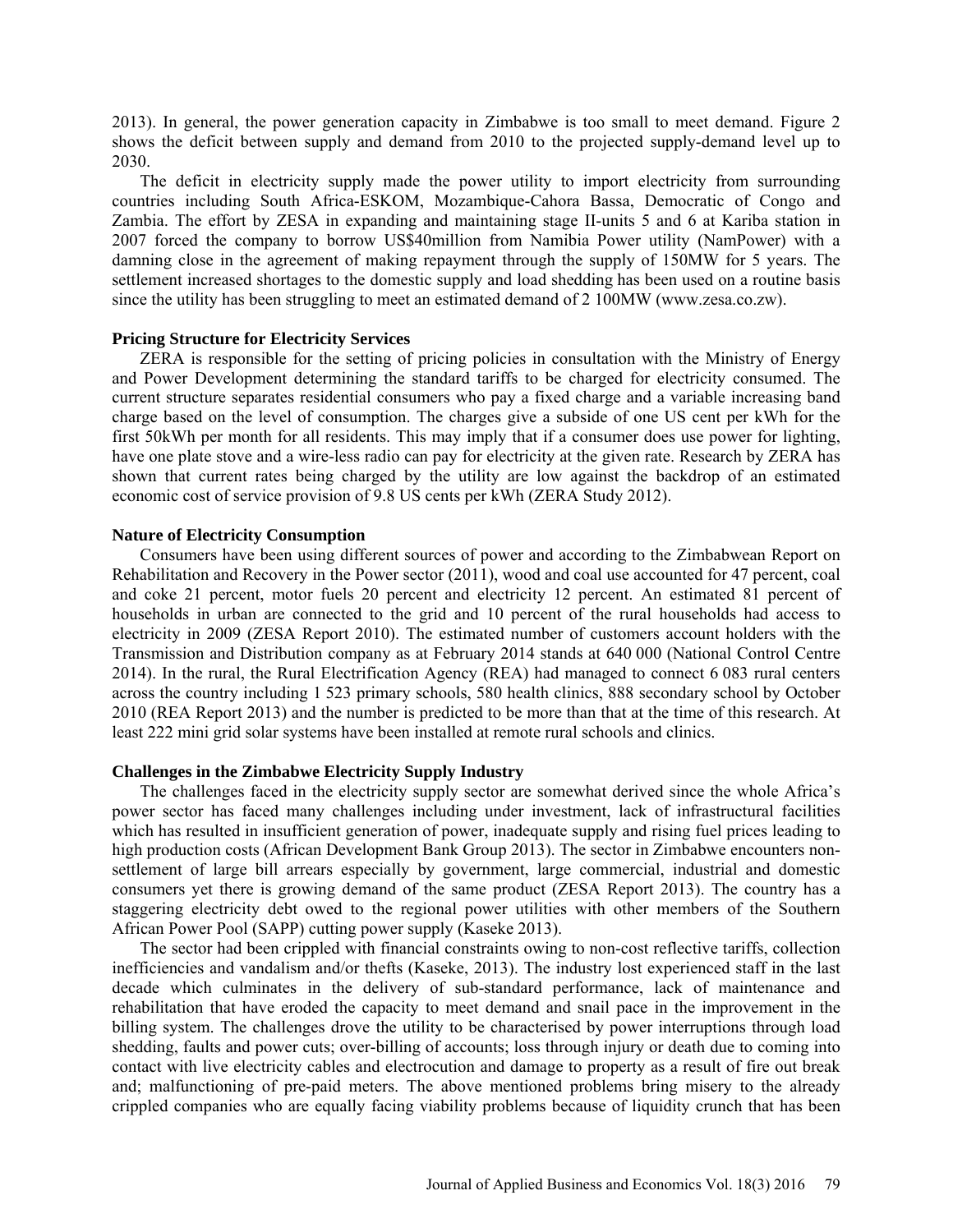experienced at national level and the unavailability of economic enablers like electrical power Confederation of Zimbabwe Industries (CZI) Survey Report, (2013). ZESA challenges are by no means a novelty.

The utility is in dire need of recapitalization in order to give a new lease of life to its power station, expand its electricity generation and an urgent replacement of vandalized equipment (Kaseke and Hosking 2012). To mitigate the level of demand, the power utility provider resorted to load shedding where schedules could be designed and published to the consumers (www.zesa.co.zw) so that they could plan ahead of the power cuts. However, the power utility also implements unplanned load shedding where customers can be cut outside scheduled time (see table 1) especially at peak period and encourage consumers to use electricity during off-peak periods which are usually the weeks of the day.

Consumers of the electricity services generally raises concern about shoddy services offered by the service provider. Consumers usually receive estimated bills on electricity consumed, incessant power cuts that does not confirm to the load shedding schedules, inconsistence in the billing system and hic-ups in the pre-paid metering facility (CZI Survey Report 2013). The case studies have been put forward substantiate service failures at the power utility.

The electricity supply sector is faced with perennial power outages, vandalism, inconsistent billing system, under capitalisation, loss of property and life through abrupt power cuts and electrocution that seems to have brought problems in delivering the core service. In view of these challenges in the sector the question will be "Can service recovery strategies in the sector replenish relationships with the customers for the firms to remain competitive?"

#### **SERVICE RECOVERY CONCEPT**

Service recovery has been defined by Gronroos (1988), as the actions taken by a service provider to address a customer complaint regarding a perceived service failure. The definition of Gronroos has been reiterated by Zeithaml, Bitner and Gremler (2009) and Buttle (2009) who regarded service recovery as the actions taken by an organization in response to a service failure. Piyali Pal (2011) also defined service recovery as the process of putting things right after something goes wrong in the service delivery. Miller, Craighead and Karlvan (2000) also contributed to the understanding of service recovery by regarding it as actions designed to resolve problems, alter negative attitudes of irate customers and to ultimately retain these customers; moreover, it includes situations in which a service failure occurs but no complaint is lodged by the customers.

The above proffered definitions have common aspects and features that zeroed in on reactive stance to failures. It is evident from the definitions that service recovery involves those actions designed to rectify problems after service delivery process which is attributed to service failure (Zeithamal et al 2009 and Buttle 2009) and/or from disgruntled customers who may complaint after experiencing shoddy services (Gronroos 2008; Johnston & Michel 2008, Miller et al 2000 and Hart, Heskett and Sasser 1990). The above definitions have a striking thesis that organizations should accept that service failure or problems are definite and that the companies must design systems and processes to enable service recovery management.

The definitions embrace that service recovery strategies should be instigated only after experiencing a service failure. It has been noted with concern in these definitions that the effort will be to leap-frog the actions to only solve challenges bedeviling the company after service failure. The cited definitions imply that service recovery paradox should be viewed as a reactive activity which surfaces only after encountering service hic-ups. The definitions should have as well adopted a pro-active stance where service failure will be nipped at the bud stage, (Skinner et al 2008 and Meuter and Michel 2008) than to adopt a *laiserz-fair* attitude which may prove costly when organizational resources are committed towards service recovery.

Miller et al (2000) had added zest to the definition by incorporating that it can include situations even if no complaint is lodged. The definition gives leverage on trying to cover the uncovered although there is little proof as to how the service recovery can be employed if customers opt not to raise an alarm.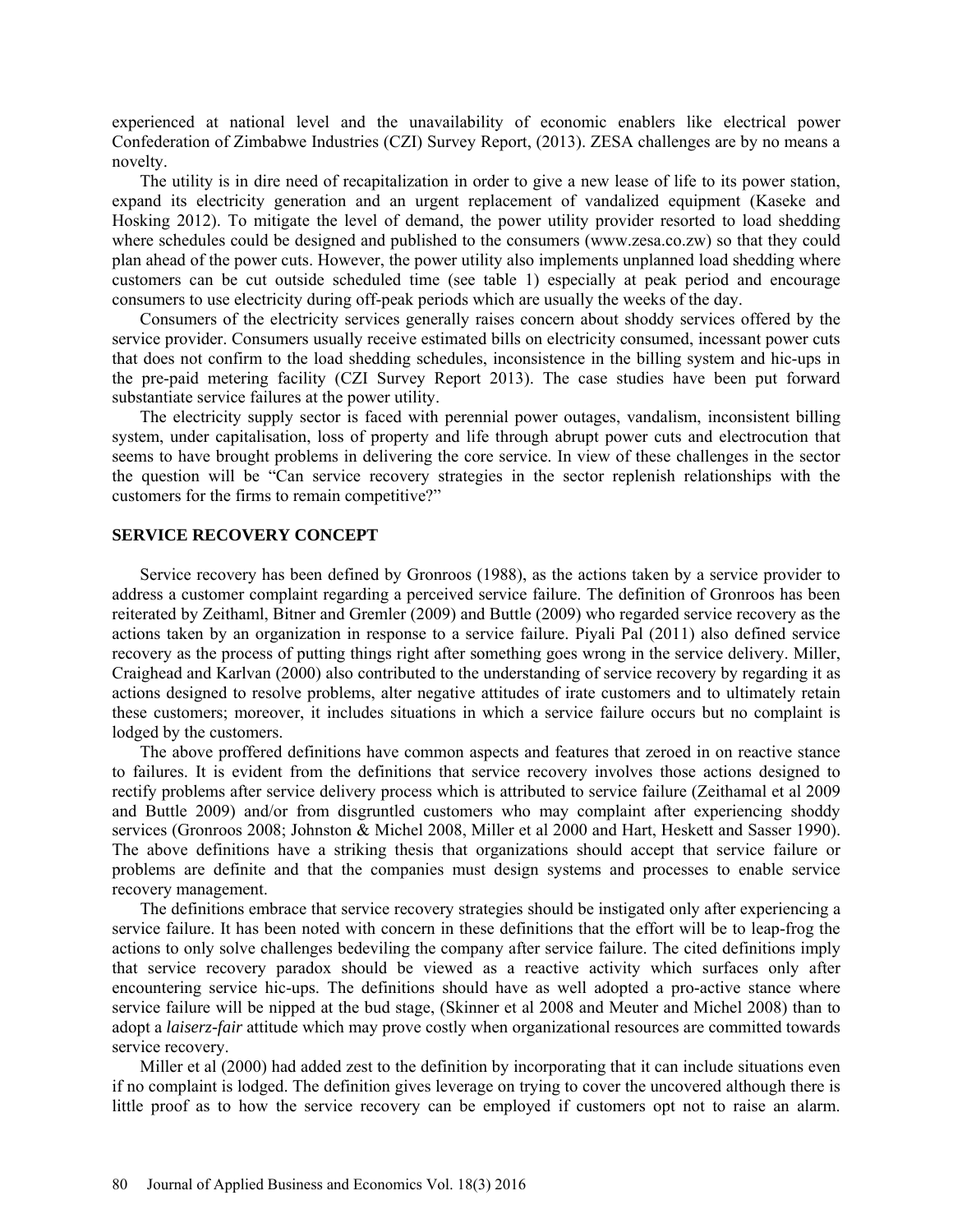Although Zeithaml et al (2009) and Meuter and Michel (2008), gave their definitions that are pinned on service failure, they also argued that, even though they believe that the service recovery is a parsimonious and pragmatic strategy, in the long run the astute strategy is to 'doing it right the first time'.

In view of the definitions analysed above and for the purpose of this study the definition by Zeithaml et al (2009) has been considered, but a chunk has been added (the word "prevent") so that the definition recognizes the pro-activeness of service recovery. The working definition of service recovery for this study therefore, has been partaken as "the actions taken by the organisation to prevent and respond to service failure".

#### **Service Recovery Practice**

Bamford and Xystouri (2005) in Nilsson and Thurow (2010) expounded that service recovery arises when customers experience dissatisfaction (Zeithaml et al 2009) with the service providers' service delivery. The main purpose of service recovery has been to redress and replenish relationships with dissatisfied customers (Gronroos 2008, 2007, 2004, 2003). Service recovery serves to make customers satisfied regardless of service failures and if possible to maintain customers as well as creating long term profitability instead of creating short term cost saving (Gronroos 2008: 130). The practice focuses on managing complains and a strategy to handle errors, failures and problems in maintaining customer relationships after a service failure.

Firms should not only make frantic effort to ensure quality service all the time but embark on measures to recover from errors or problems when they emanate (Kotler and Keller 2009). Related researches have shown that dissatisfied customers could wreak havoc; be rebellious and become mercenaries to the organisation (Chokera and Dube 2011, Tschohl 2010, Vesel and Zabkar 2010, Kau and Loh 2006 and Harari 1997). The dissatisfied customers can negatively affect the morale of the boundary staff, gossip negative word-of-mouth and destroy the bottom-line of the organization (Tschohl 2010). Service recovery if well-orchestrated can turn angry customers into loyal ones which call for the organization to provide good services when recovering from service mistakes (Brown 2000) which makes it easy to handle than recovery from multiple service failures (Michel, Bowen and Johnston 2009). The reputation of the organization can improve after customers experienced excellent service recovery process.

Prospect theory suggests that excellent service recovery process will become a masculine tape to protect the organization from negative outcomes of service failures (Nikbin, Ishmaili, Manimuthu and Abu-Jarad 2011). However, the organization must avoid scenarios where service recovery efforts will outweigh the benefits of doing business with the customers. Service recovery should not be done at the expense of productivity and profitability especially where customers may be overcompensated after a service failure (Michel et al 2009). Research has shown that service recovery can convert disparaged customers into loyal ones (Kotler and Keller 2010). Kotler and Keller also added that, companies should take measures not only to provide good service every time but also to recover from mistakes when they occur.

#### **Service Recovery Elements**

Service recovery according to Spreng et al 1995 (as cited in Johnston and Michel 2008:89) has been branched into customer recovery, process recovery and employee recovery to achieve the ultimate financial performance goal. These elements are the enablers of service recovery in order to get maximum results.

#### *Customer Recovery*

Customer recovery holds that the company should be highly empathic, make frantic effort to acknowledge; apologise; fix the problem and give an assurance and where necessary compensation (Johnston et al 2009). Buttle (2009) argues that recovery processes on customers should encompass the nature of the loss experienced by the customer and try to come up with an effort that matches the kind of the loss. In view of the above statement, Worsfold et al (2010) augment that customers who experienced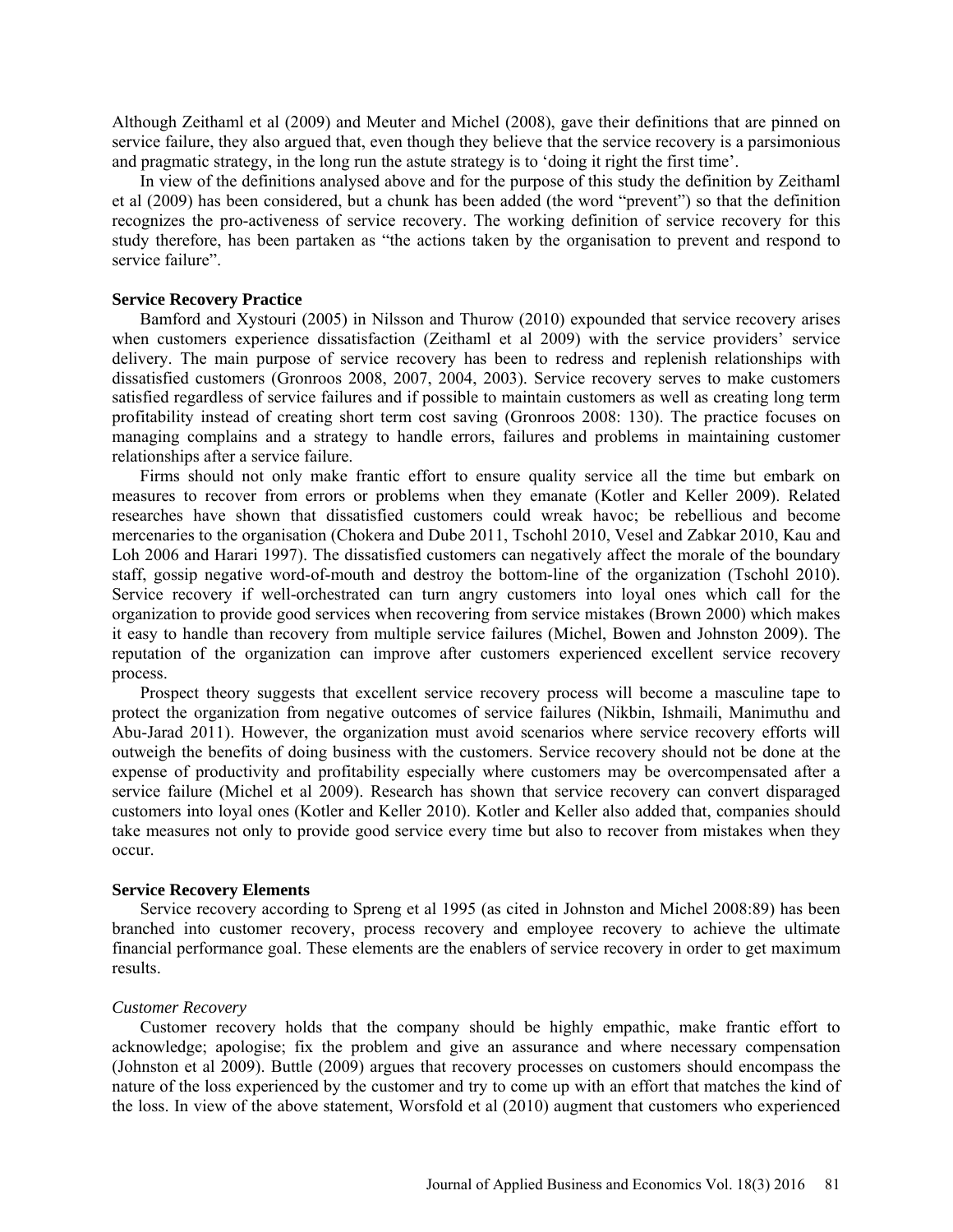financial loss expect to be compensated financially; those who experienced loss of a social resource prefer to receive psychological, social or symbolic recognition as part of the recovery strategy.

#### *Process Recovery*

Research has it that process recovery is focused on improving systems and processes of recovering a disgruntled customer (Gummesson 2008, Lovelock et al 2007). However, prescribes that organisations should invent the use of technology to allow the customers to exercise independence in finding solutions and solving their own problems (Hoffman and Bateson 2010) unlike having the paranoiac approach to spend effort as an organization to improve the systems and processes that will be implemented from the firm's point of view (Gummesson 2002).

### *Employee Recovery*

Employee recovery deals with the nurturing of employee behaviour that is critical in the customer service recovery process. Employees should be trained on how to effectively handle problems to enhance improved knowledge of the situation and the role they play in service recovery (Zeithaml et al 2009). Apart from training research recommends that employees should be empowered in their areas of responsibility to make decisions that will facilitate quick recovery (Buttle 2009). Pal Piyali (2011) argues that employees being the corner stone to service recovery should understand the life time value of their customers so that they accord these same customers the appropriate treatment and focus on building long lasting relationship with those customers that keeps them in business.

The posits by Zeithaml et al (2009) and Buttle (2009) that employees should be trained and empowered on the roles they should play in service recovery has been countered by Piyali (2011) whose conclusions of employee recovery processes where inclined differentiated treatment that matches the lifetime value of the customer. However, Kotler (2010:303) and Strydom (2011) had other ideas in-addition to Spreng et al (1995) by recommending pro-activeness and planning as other enablers or elements of effective service recovery apart from training. However, Kotler (2010), Strydom (2011) and Spreng et al (1995) cited in Johnston and Michel (2008) concurred on the development of skills and empowerment of employees in the development of solutions to customer problems.

It has been noted that employees should be given autonomy in making decisions in their respective work environments to facilitate quick and effective handling of service recovery process. Employees should have bounded empowerment when serving disgruntled consumers in-order to increase the chances of building long lasting relationships from the same customers who have experienced service failure (Marshall, Nguyen and DeWitt 2008). Firms should try to limit the negative 'spillover' from the employees to customers (Michel et al 2009). When employees perceived the treatment that they get as unfair, the tendency is usually to engage in behavior that will further dent the relationship with customers.

# **HOW SERVICE FAILURE ARISES**

Gronroos (2007) manifested service failure as a breakdown in the delivery of service; service that does not conform to the customer expectations. Service failure occurs when the experienced service does not match the expected service (Zeithaml et al 2009 and Nilsson and Sandberg 2010:190). Though, Kim, Kim and Kim (2010) shows that service failure from a customer perspective relates to a perceived service-related problem or where something has gone wrong in the acquisition and consumption processes. Service failure increases the chances of risk of failing in attempting to win back the disgruntled customer.

Service failure as professed by Mostert, De Meyer and Van-Rensburg (2009), is inevitable since there is human involvement in the service production and consumption as well as the inseparability and intangibility of the services. This was also reiterated by Buttle (2009) that service failure occurs because of many different reasons that lies in the technical and functional service quality; the company and the customer. Recent research shows that today's customers are becoming difficult to please hence that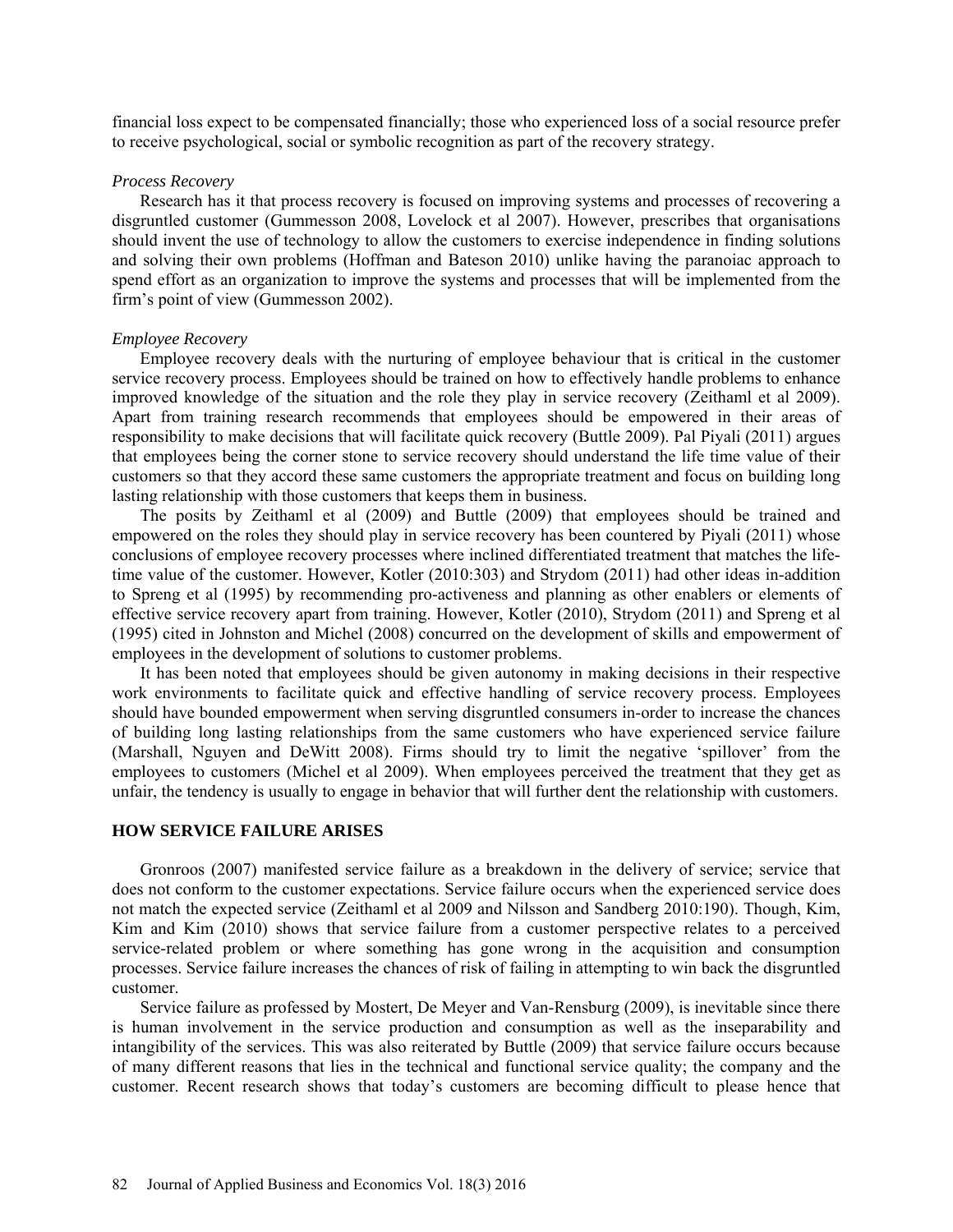challenge is now of delighting and 'wowing' them to enjoy top-of-mind-awareness not just meeting their expectations (Pal Piyali 2011).

The customers usually consider the zone-of-tolerance between delivered service and adequate service. Service recovery when applying the above principle is likely to be fruitful if the service failure is being dealt with for the first time not when the customer experienced the same service failure for more than once (Michel et al 2009). Zeithaml et al (2009) on the other hand included the unavailability of promised services as the major contributor to service failures. Service delivery in the firms may degenerate into service failure when customers report on fault services but getting assistance may be highly delayed and at a snail pace compounded by half-baked service and rude or uncaring employees. Gronroos (2007) argued that the company should manage service failure even much better than only to spent effort on managing service quality.

The company should attach meaning on the response of the consumers to service failures and appreciate how service recovery replenishes the customers' relationship with the organization (Diamantopoulos and Schoefer, 2008). Service failure may be due to the delivery system failure which Bitner, Booms and Mohr (1994) cited in Skaalsvik (2013) stressed will be as a result of employee responses and problematic customers' behaviour. It has been noted that employee responses can take different dimensions to service delivery system failure like service failure that occurs in the offering of the core service, failure to recognize the needs and requests of the customers and unprompted and unsolicited employee actions.

#### **Reaction of Customers to Service Failure**

Research shows that customers develop different emotions following service failure including discontent, disappointment and verge of anger, self-pity, and at times anxiety (Zeithaml et al 2009). Fitzsimmons and Fitzsimmons (2006) cited in Akwensivie, Narteh and Affum (2013) found that some customers may complain after encountering a problem which presents the organization with the chance to recover. Customers may engage in behavior directed against the organization that culminates into customer deflection and attrition (AuBuchon 2012; Chokera and Dube 2011; Zeithaml et al 2009; 2006, 2003); negative word-of-mouth (Gronroos 2007, Kau and Loh 2006); decrease in employee morale and performance and dissatisfaction with the service provider (Skaalsvik 2013, 2011, Tschohl 2010 and Bramford and Xystouri 2005). The spread of negative word-of-mouth has a damning impact on the reputation of the organization which negatively affects business continuity.

Fornell and Wernerfelt (1957) cited in Pal Piyali (2011) concluded that service failures and failed recoveries are a leading pack of customer switching behavior and therefore, well-executed service recoveries are a panacea to enhance customer satisfaction, building customer relationships and preventing customer defections. Research has it that, although customers may choose to switch service providers for some reasons, service failure and poor service recovery are often the cause of such behavior (Zeithaml et al 2009). Akwensivie et al (2013) further argued that, although service failure has the potential to destroy customer loyalty, the successful implementation of service recovery strategies may prevent the defection of customers who have experienced a service failure. Service recovery that proved to be rich in experience and credence qualities allows customers to take time to adapt to it and once they are accustomed to the service provider they are likely to spread a positive word-of-mouth and tend to purchase more over a period of time (Pal Piyali 2011).

#### **Service Recovery Process**

The organization has to follow recognized steps in instigating service recovery. Heskett, Jones, Loveman, Sasser and Schlesinger (1994) developed a process that encompasses the identification of the service failure before resolving the customer problems to realize satisfaction from both customers and employee and maintain loyalty from the same stakeholders. The organization should make frantic effort to clarify and communicate service failure; integrate data and improve the overall service to gain satisfaction and loyalty from individual customers and employees in order to realize the overall goal (profit) of the organisation.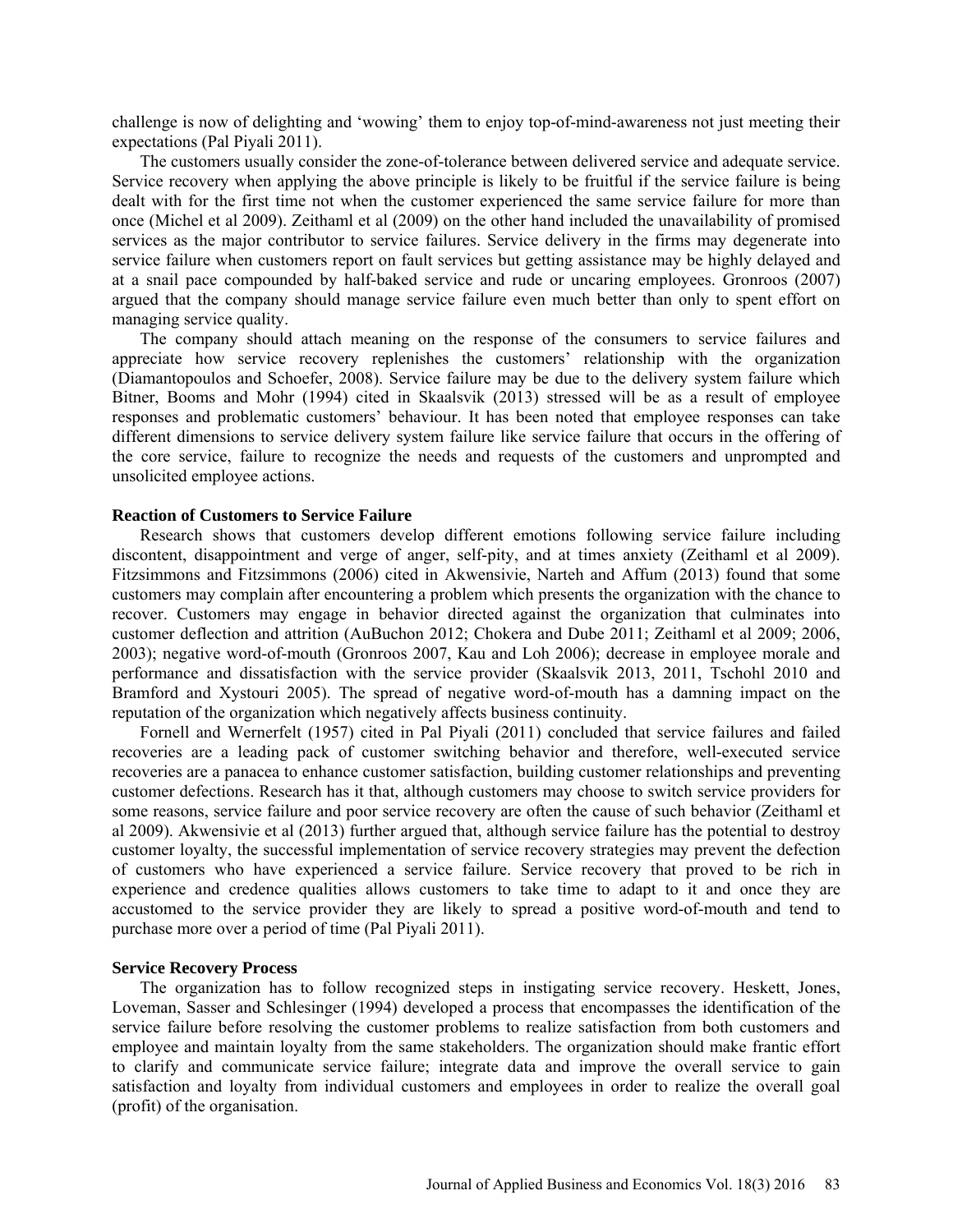An effective service recovery could result in a win-win situation for the customer and the organization (Ngai, Heung, Wong and Chan 2007 and Magnini, Ford, Markowski and Honeycutt Jnr 2007) and is crucial for the preservation and improvement of customer satisfaction (e-Cunha, Rego and Kamoche 2009). The illustration below depicts the image of the service recovery process as developed by Heskett et al (1994). Research suggested that service failure and service recovery provides a platform for the organization to communicate commitment to the consumers/customers and cement bonds (Parasuraman, Zhu and Sivakumar 2004). However, inadequate response to service failures will amount to double deviation from service delivery promises that may counter customer satisfaction (Michel and Meuter 2008).

It has been observed that customers who experience a recovery episode that surpass the service recovery expectations are definitely more satisfied (Bolton and Smith 1998 in Michel et al 2009) than those who experienced just a satisfying initial service encounter without failure (Kandampully and Kim 2010). It has been noted that service recovery process is vital to customer evaluations. Customers are usually bandaged to the recovery and highly observant of the service recovery than when experiencing normal services (Parasuraman and Berry 2004). Bitner, Booms and Tetreault (1990) in Pal Piyali (2011) added that customers are also incensed by the organisation's failure to excellently recover than the service failure itself.

#### **Service Recovery Strategies**

Researches have shown that service failure is inevitable (e-Cunha et al 2009, Lovelock et al 2007, Bramford and Xystouri 2005, Lewis 2001), at times errors do occur hence service recovery action is required to combat the problem and restore customer satisfaction (e-Cunha et al 2009). Service recovery strategies should be employed when errors like server-based and customer-based have took their toll order (Ghasemaghaei and Shahin 2010 and Tax and Brown 2000, 1998). Server-based errors encompass incorrect performance by the service provider, treatment and tangible dimension of the service. Service recovery results according to Lovelock et al (2007, 2004) is dependent on the severity and recoverability of the failure, for instance where an individual would have the highest degree of burns or amputation of limbs due to coming into contact with naked electricity wires, the relationship might take long to replenish.

The severity and nature of the service failure will definitely influence the recoverability of the failure. The above case assist in determining the work that the company should input after recording such a failure which cost precious life of the employee who happens to be a breadwinner not only to the nucleus family but to some extent the extended family. Compensation if it is to be considered by the organisation as a recovery strategy, then the heated argument will be on equating the loss to the compensation given.

Success of service recovery will largely depend on the actions, decision making skills and judgment of the employees (Magnini et al 2007). Kandampully and Kim (2010) reiterated the importance of training and empowerment (bounded theory) of employees if an organisation wants to effectively deal with the service failure. Different scholars have come up with different service recovery strategies that include apology, correction, compensation, managerial intervention, exceptional treatment, follow-up, acknowledgement, and explanation (Lewis and Spryrakopoulous 2001, Miller et al 2000, Tax et al 1998, Hoffman et al 1995, Johnston 1994, Kelley et al 1993 and Bitner et al 1990 all cited in Ghsemaghaei and Shahin 2010).

The organisation should avoid the adoption of the "one-size" fit all approach to service recovery but to employ policies that are unique to each service failure and that allows flexibility on the part of employees involved in the recovery process (Kandampully and Kim 2010). Zeithaml, Bitner and Gremler (2009) developed eight recovery strategies which had common aspects in it to the single phrasing strategies like compensation, apology, explanation, acknowledgement to the use of phrases to fully outline what actions should be taken to mitigate the failure including acting quickly, encouraging and tracking complaints, failing-safe the service, cultivating customer relationships, treating customers fairly, learn from lost customers, learn from recovery experiences and providing adequate explanation.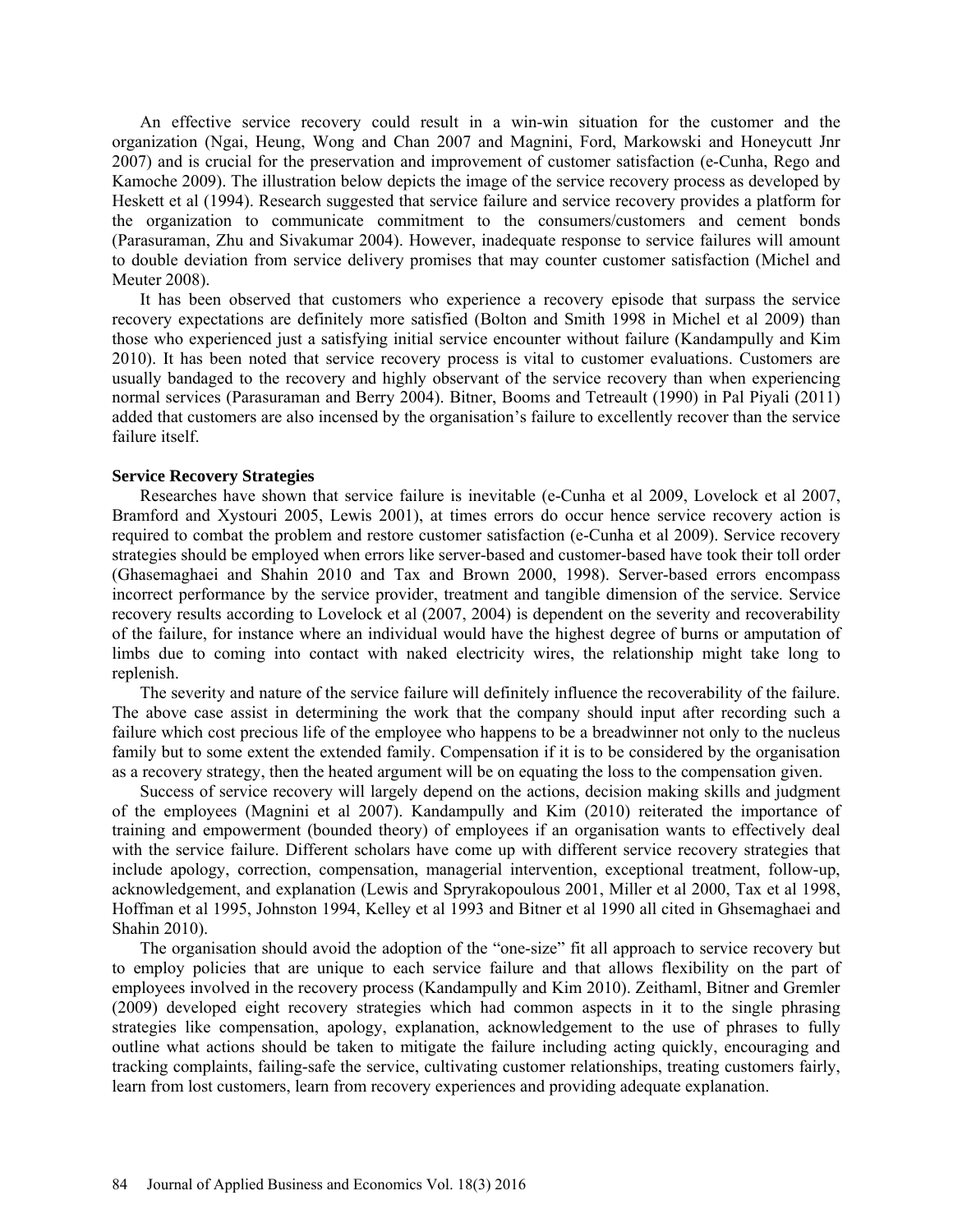Organisations should embark on programmes that ensure the customers gets desired outcome anyway and later revisit its own systems, processes and procedures to avoid the occurrence of the same problem in the near future. Service recovery strategies if well executed will provide the organisation with an opportunity to retain the same customers which is supported by the fact that keeping customers who have experienced failures becomes considerably more profitable than to try to recruit new customers (Chokera and Dube 2011).

Research shows that customer retention after encountering a service failure is dependent on the ability and agility of the organisation to successfully implement recovery strategies (Piyali Pal 2011, Buttle 2009, Lovelock et al 2009). In overall, the impact of service recovery strategies is contingent upon a variety of contextual framework such as the sector of the industry in which the failure occurs, the severity of the failure, the nature and criticality of the service and the kind of the service failure.

Acting quickly entails performing without delay or promptly offering service when they are required by the customers. It has been noted that acting quickly does not only take the line of the service provider but encroaches the path of the customers where they are also expected to make prompt actions so as to limit the effects of service failure and also to assist the organisation to recover. The organisation should quickly respond to the service failure to alleviate the suffering of those affected and get on the road to recovery (Hoffman & Bateson 2010 and Smith, Dole & Martinez (2005). Time on this service recovery strategy is of paramount importance to achieve a full service recovery (Kotler and Keller 2010).

The firm should avoid delays in solving problems of the customer for this will compound their woes that may affect customer patronage. Research by Heffner, Goldman, Kirby and Kintner-Meyer (2007) in the electricity supply sector has shown that the power utilities should have automatic controls that respond rapidly to operator requests and track or correct fluctuations in the system load and generation output. Companies should not encourage and welcome complaints without having the muscle to act on them quickly as possible to avoid further customer disappointment (Pal Piyali 2011). When customers file a complaint they expect the organisation to promptly respond to the problems.

Christian Alers (2014) added that acting quickly in the energy utilities requires companies to quickly respond to the needs of the market and requirements of customers by providing direct and reliable partners that guarantees supply all the times. Research has shown that companies must be well prepared prior to the occurrence of the failure in-order to provide the best opportunity to identify those that are highly exposed to risk and to move them to safety in the shortest possible time (Smith et al 2005). Pal Piyali (2011) outlined the facets that enables the operationalization of the service recovery strategy (acting quickly) as the training and empowerment of the employees.

Training and empowerment of employees removes anxiety on the part of employees in dealing with the failure and build confidence that will give an assurance to the customer that the problem will be successfully solved. Training gives employees a better understanding of the service failure situation and the part they should play in the recovery process (Pal Piyali 2011). Employee empowerment although it may be bounded, gives employees the right to quickly respond to the problems bedelving the customer (Kandampully and Kim 2010). Prospect theory suggests that employees must be empowered in their respective areas of responsibility to quickly process transaction (Zeithaml et al 2009).

However, it is of concern that organisations should have a recruitment policy that ensures the employees have necessary skills and/or personality to handle service failures. Research shows that electricity suppliers should have systems and procedures like the black start, replacement reserves and reactive power to allow quick reaction to service failure (Heffner et al 2007). It has been noted that there should be generation able to start itself without support from the grid and with sufficient real and reactive capability and control in system restoration.

The power utility as per the findings of Heffner et al (2007), should have reactive power support to reduce voltage collapse and cascading blackouts, have capacitors embedded throughout the grid together with dynamic reactive support in form of generators, synchronous condenses or dynamic transmission devices. Firms should ensure that quick response is considered when addressing customer concerns inorder to reduce the effects of service failure. In view of the sentiments of Heffer et al (2007), the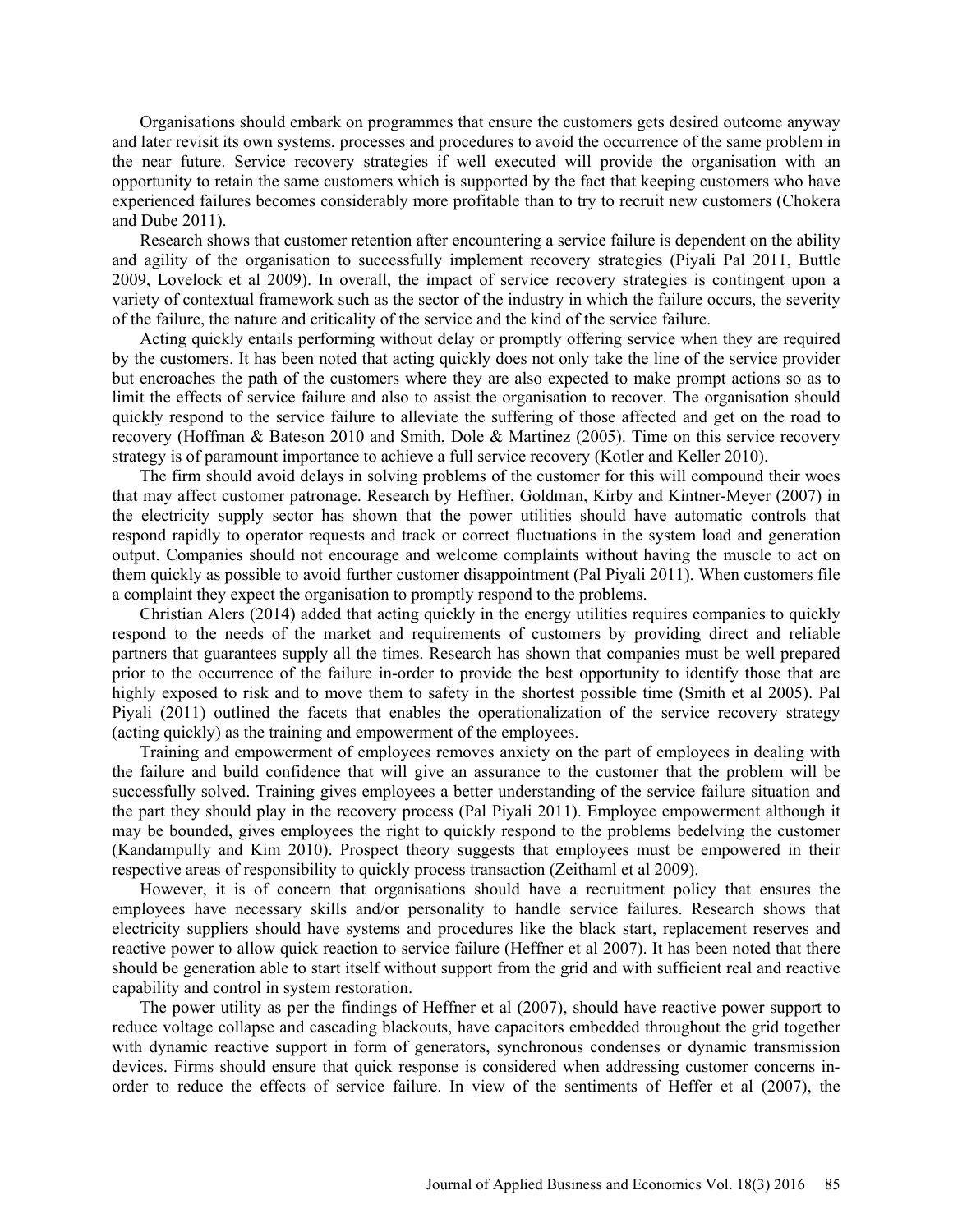processes that the organisation has should enable quick decision making and not to promote red-tape when implementing recovery processes.

# **CUSTOMER SATISFACTION**

Customer satisfaction which is regarded as an overall attitude towards a service or reaction by the customer towards the difference between customer's expectation and what is received concerning the satisfaction of the needs is vital in service recovery processes (Gummesson, 2008). Research shows that customer satisfaction is essential in any form of business and those companies that failed to satisfy customers are likely to lose business to competition (Okunu, 2012 and Buttle, 2009). Okunu (2012) further reiterates that companies should understand the practice of customer satisfaction in order to improve or exceeds the expectations of the customers. It has been proven that satisfied customers are likely to remain loyal and continue patronising the organisation than dissatisfied customers (Skaalsvik 2013, 2011; Okunu 2012; Zeithaml et al 2009).

Kotler and Keller (2009), argues that the organisation should not only exhaust its effort on improving quality of service like acting quickly to increase satisfaction but should continuously revisit the needs and wants of the customers to ensure 100 percent satisfaction from customers. Mazur (2010, 1996) added the incorporation of the voice of the customer (VOC) and quality functional deployment (QFD) as important aspects to maintain the momentum in offering services that will continue delighting the customers. Of concern the authors (Skaalsvik 2013, 2011; Okunu 2012, Mazur 2010 and Gummesson 2008) failed to address the need to promptly respond to customer concerns especially when there is a service failure. Identifying the needs and wants of the customers and listening to the customers to develop service that will commensurate the requirements of the customers alone will not succeed if the company fails to input urgency in its activities.

It has been noted that acting quickly will reduce the double suffering of the customers after service problem and at least positively influence satisfaction. The promptness in service customer after experiencing service failure, the more satisfied the customers will become and the opposite is true. Customer satisfaction should be measured to understand the key drivers of satisfaction or dissatisfaction with a service experience (Nikbin, Ismail, Marimuntu and Jalalkamali 2010). Factors that most influence customer satisfaction for a particular service are basically related to things that customers value in that service delivery including timeliness of service delivery, outcomes and fairness (Buttle 2009). Research shows that even if the organisation attempts to quickly respond to service problems, the impact of service recovery on customer satisfaction usually has been non-linear (McCollough 1992 cited in Nikbin et al 2010). In line with the above high recovery might not lead to high satisfaction while low recovery might not lead to low satisfaction (Nikbin et al 2010).

# **Effects of Acting Quickly on Customer Satisfaction**

Research has shown that quick response to service failure reduces the double suffering of the customers and enhances satisfaction (Pal Piyali 2011). Firms should ensure that quick response is considered when addressing customer concerns in-order to reduce the effects of service failure (Heffer et al 2007). Previous researches show that satisfied customers are likely to remain loyal and continue patronising the organisation than dissatisfied customers (Skaalsvik 2013, 2011; Okunu 2012; Zeithaml et al 2009). McCollough (1992) cited in Nikbin et al (2010) argued that although the organisation attempts to promptly respond to service failure, the effects of service recovery on customer satisfaction have been linear that might lead to high satisfaction even if there is low recovery and low satisfaction while there are high recovery efforts.

#### **Encouraging and Tracking Complaints**

The concept of poka-yoking or safe-failing the delivery of services although proving to be a vital cog in mitigating costs through rework, negative word of mouth, deplorable employee morale and defection of customers; failure is inevitable due to server interface factors, processing errors and even customer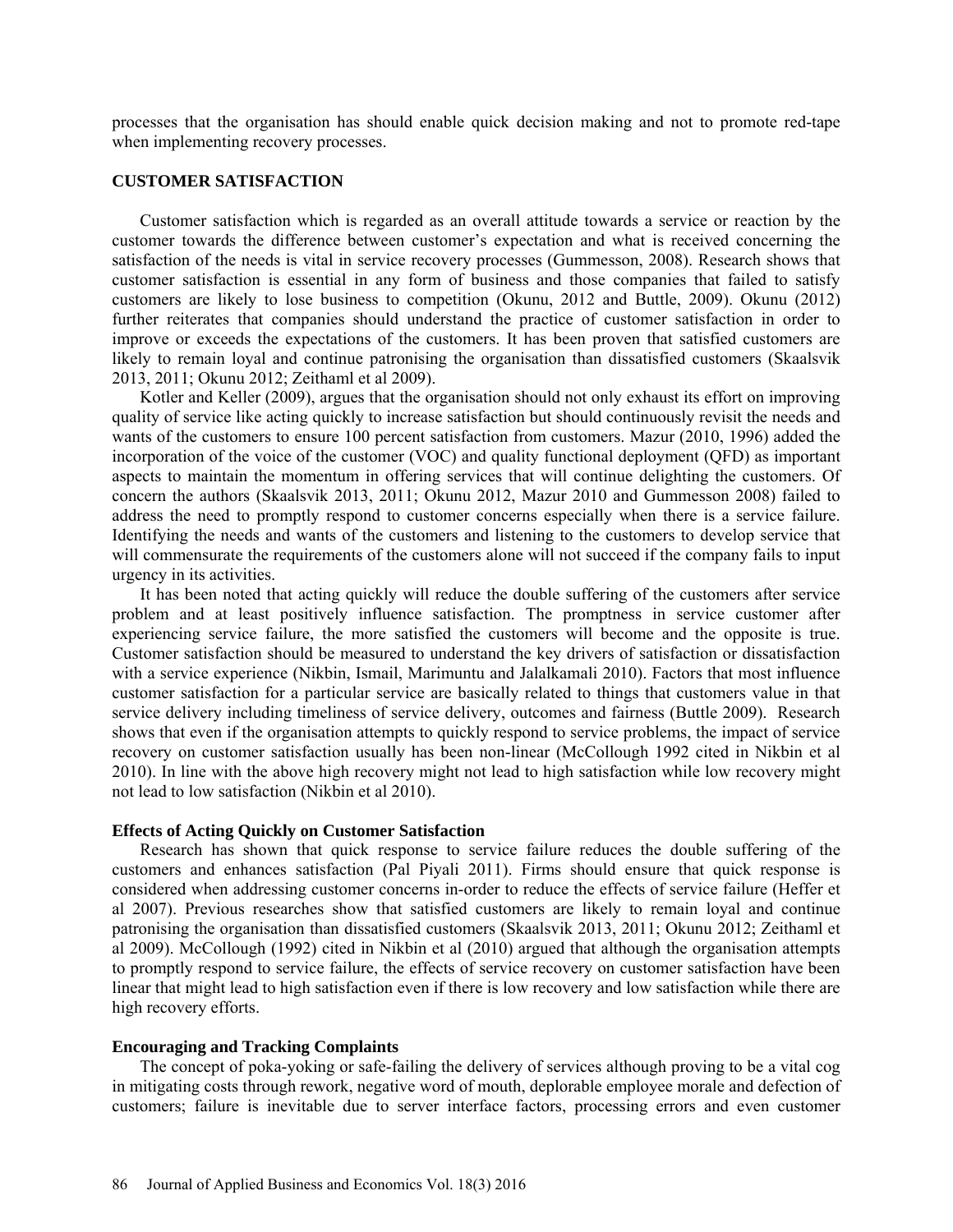induced errors. The company should encourage and track complaints (Zeithaml et al 2009, Gronroos 2008) in order to augment other service recovery strategies like acting quickly, building relationships with customers and ensuring 100 percent quality service. DeWitt and Brady (2003) cited in Worsfold, Worsfold and Bradley (2010) argued that complaint behaviour is desirable from the perspective of service organisations; companies should encourage dissatisfied customers to voice their complaints so that the problems can be rectified and customers at the end will remain with the service provider.

Companies should not consider customers who raise complaint as mercenaries (Chokera and Dube 2011) that should be churned out; in actual fact companies should view them as the most valuable customers (MVC) who provides the company with priceless advice (Harari 1997 as cited in Nilsson and Sandberg 2010). Caruso, Conlin and Gross (2007) in their study posits that many organisations usually fail the acid test of squeezing information from customers and utilise that information for real improvements. Complaints raised by customers present the company with valuable and costless insights into the origins of the operations failures (Tax 2012). Firms that are labelled 'award winners' use failure data in arriving at a decision in improving service processes, harnessing service recovery with initiatives to increase future customer satisfaction (Thill and Bovee 2008).

The company should make complaining easy, be an active listener, solicit information for specific service issues from the customers to find out whether there are any gaps that need to be closed (Michel et al 2009, Meuter et al 2008,). Danilove and Hellgren (2010) and Ostgren (2005) cited in Nilsson and Sandberg (2010) have it that customers do not file complaints on issues they do not believe the boundary staff can handle. Customers usually make general judgment on the capability of the frontline staff as they seek recourse on the problems they would have encountered. Customers are likely to raise complaints on matters characterised by high risk and involvement and less on relatively less expensive and fast consumer moving goods (Nilsson & Sandberg 2010 and Zeithaml et al 2009, 2006, 2003). Research shows that customers complain in anticipation of getting a positive result at times compensation and to prevent the occurrence of the same problem to similar customers in the future (Lovelock, Wirtz and Walker 2007).

Several authors among them Wiid and Diggines (2013, 2011), Mullins (2010, 2005), Zeithaml (2009), Kolb (2008) and Blackwell (2006), testified that complaint raised, typically resembles a tip of an iceberg. In line with the theory of the iceberg, the organisation should be seen hunting for problems that affect the customers during service encounter and thoroughly establish the root causes of the problems than to just deal with the complaint raised by the customer. Organisations should search for more leading evidence on other factors that could have contributed to the failure. Customers should be encouraged to make complaints on service problems since it is those customers that do not complain that are likely to switch on to other competing products (Kotler and Keller 2009, Marshall et al 2008 and Jobber 2004).

Firms should effectively handle customer complaints to build long-term relationships with the customers (Heffernan et al 2008 and Morgan and Hunt 2004). However, Harari (1997) in Nilsson et al (2010), Zeelenberg et al (2003) as well as Morgan and Hunt (1998) bemoaned the fact that the effectiveness of complaint handling is complicated and impeded by that only 5 percent to 10 percent of disgruntled customers ever bother to complain. Research has shown that companies should encourage and track complaints (Nilsson and Sandberg 2010) by telling customers how to launch a complaint and what they expect from the process of complaining and the use of technological support like the toll-free telephone call centre to handle customer complaints and establishment of complaints desk, use of suggestion boxes and subjective meetings (Nilsson et al 2010, Johnston et al 2009, Chang et al 2008 and Lovelock et al 2007).

In contrast to encourage and track complaints, Silverman and Etzel (1981) in Chang, Ju-Chung and Tseng (2008), prescribed the company to ignore complaints, make excuses, shield blame on suppliers and avoid responsibility. Contrary to the above prescription, it has been noted that customers would deflect to competing service if the organisation chooses to ignore their concerns which will expose the company to loss of business. Zeithaml et al (2009, 2006), reiterated that customers who had a bad experience with the organisation usually spread negative gospel to other people about their encounters that may result in the abandonment of the supplier. Loh and Kau (2006) added that dissatisfied complainants usually exhibit a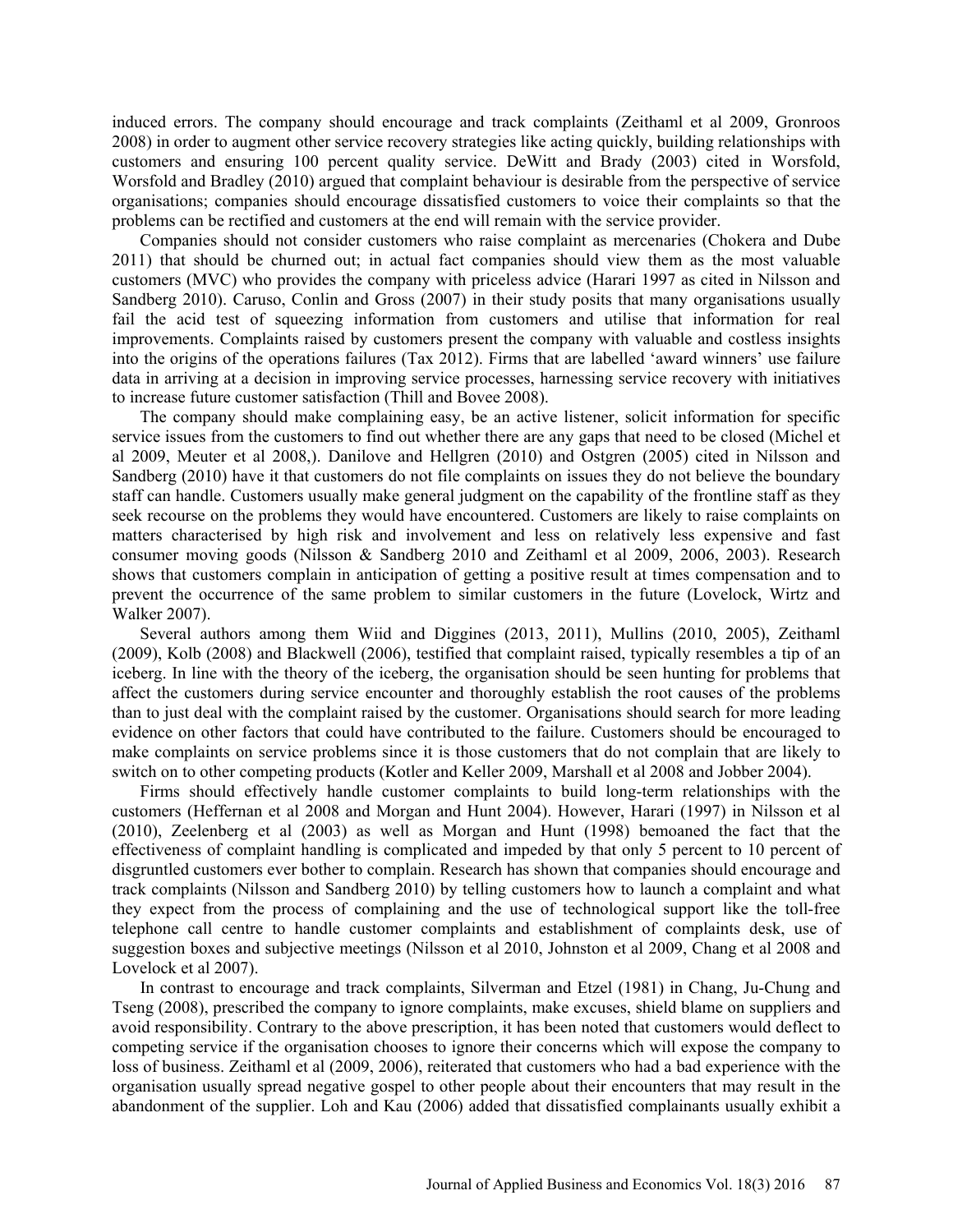lower level of trust on top of negative word-of-mouth behaviour as compared to those initially dissatisfied but opted not to complain.

Zenke (1999) in Zeithaml et al (2009), also highlighted the need to effectively handle customer complaints due to the fact that dissonance may result in customers relating bad experience to ten-totwenty other people, thus eroding potential patronage, trust and commitment of the consumer. Research shows that customers who happen to have a good rapport with the organisation are significantly less likely to complain as compared to those customers with strained relationships with the organisation (Worsfold et al 2010).

### **Failing- Safe a Service**

Service recovery is presumed to come into being when customers experience dissatisfaction with the actual service received from the organisation (Zeithaml et al 2009, Buttle 2009, Gronroos 2008). The suggestion has been argued by Zeithaml et al (2009) and Meuter& Michel (2008) who posits that even though they believe that the service recovery paradox exists, in the long-run the best strategy is to "doing it right the first time". The notion has been derived from Total Quality Management guru Philip Bayard Crosby (1979) who invented the "Zero Defects" concept through his famous writing "Quality is free" and the robust approach to quality of design by Juran (1965).

Researchers advocate for organisations to prevent the occurrence of problems (defects) at its origin rather than to inspect it in the process and then correct it (AuBuchon 2012, Sharma 2011, Zeithaml et al 2009, Kumar et al 2008, Lovelock and Wirtz 2007; 2004, Bank 2000, Bill 1994, Chase and Stewart 1994, Crosby 1979). Worsfold, Worsfold and Bradley (2010) highlighted the need for organisations to offer quality service for it guarantees choice to customers prior to service delivery and attempts to foster close client-server relationships.

The costs that the firm spent on doing the wrong things as provided by Crosby (1979) in Sharma (2011) is estimated to be 20 percent of revenue in manufacturing companies and 35 percent of operating expenses for service companies. The principle underlying service quality is 'to do it right the first time' (Chase and Stewart 1994 and Crosby 1979 all cited in Sharma 2011). The failure by organisations to observe the principle will culminate into damning inconveniences and result in the disruption of service delivery which has an adverse effect on customer behaviour. The firm should try to ward off pressure so that the server will avoid shortcuts and rushed work that will require rework later at the customer's peril.

It has been proven that poor products and services cost the business in lost sales, lost customers and rework costs (AuBuchon 2012 and Bank 2000). In-addition, Sharma (2011), further alluded that companies should implement the fail-safe strategy to avoid incurring more costs and contamination of credibility and trust that could have been achieved with the customers. Service providers should examine the service operations to pick the likely pitfalls with the aim of building fail-proof service at the first time (Kau and Loh 2006). Ghasemaghaei and Shahin (2010) summed up that to balance that need for defect free service and the inevitability of service failure firms must adopt a pro-active (Centre et al 2010, Skinner et al 2008), stance so that they anticipate failures, complaints and the appropriate needs for recovery.

The failing-safe notion has deemed the Total Quality Management (TQM) inventors to recommend for Poka-Yokes (Ghasemaghaei and Shahin 2010, Kumar and Steinebach 2008 and Chase 1994) ensuring 100 percent defect free in the provision of services. Zeithaml and Bitner (2003) however, stressed that with the use of poka yokes service recovery can be deemed an irrelevant action in the organisation. Inaddition to Zeithaml and Bitner's (2003) condemnation, Sparks and Fredline (2007) argued that consumer evaluation of service depends on experiential aspects since the provision of services is spontaneous and immediate. The above argument renders the concept of zero defects to be difficult perhaps impossible (Sparks and Fredline 2007).

A Poka Yoke has to be used with a mechanism to either prevent a mistake or defect occurring or makes any mistake or defect obvious at a glance (Ghasemaghaei and Shahin 2010). Kumar et al (2008) added that the device ensures self-checks and successive checks are applied to gain maximum feedback in the shortest possible time so that the servicing process is both understood and managed. The mechanism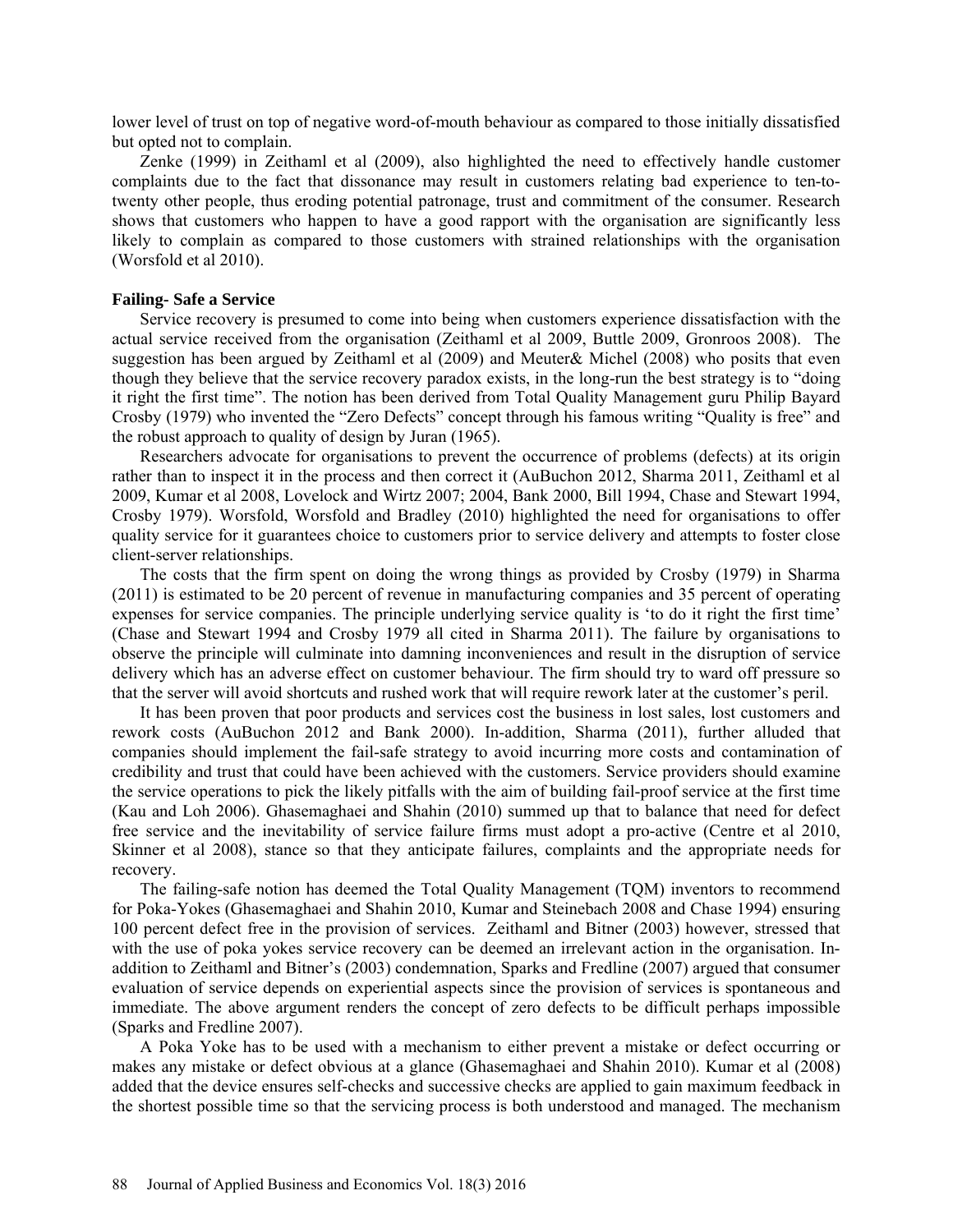of poka yokes has been designed to prevent mistakes and at times to eliminate the risk of errors (Chase and Stewart 1994). Chase and Stewart 1994 (cited in Kumar and Steinebach 2008) fingered server and customer errors that may require the involvement of poka-yokes. Customers' perception of a service provider's quality is usually determined by the frequency and the extent of recurring of similar problems and how the problems have been mitigated by the organisation (Ghasemaghaei supra).

It has been noted that errors that can be committed in the company may include performing tasks incorrectly and failing to observe the standard procedures in installing the major components. The employees of the organisation may be too slow in responding to the customer request. Faults when reported may take long to be attended to by the employees of the supplier of the services. It has been noted that fail-safe the service usually take the Korean theme "the park's policy of sewing closed the pockets of the new employees' trousers" to stop the new recruits from dipping their hands in their pockets and looking sloppy (Worsfold, Worsfold and Graham (2010). Lovelock et al (2007) added that organisations should invent physical fail-safe devices apart from the poka-yokes that control the behaviour of the customers so that the delivery of the service can be successful.

Lovelock and Wirtz (2007) highlighted that the organisation should also be concerned with the fixing of fail-safe methods for their customers at the preparation stage before the actual service encounter. Companies should provide service charter or communicate its promises (Zeithaml et al 2009 and Gronroos 2008) informing the customers on how they should access the company services correctly. Research indicates that although the immediate result of poka-yokes is that of identifying and preventing defects, the actual purpose is to modify the process so that eminent future defects are chickened out (Ghasemaghaei and Shahin 2010; Kumar, Strandlung and Thomas 2008).

In view of the poka-yokes, the firms should also include systems in place to guarantee customers of defects free services. The organisation can have quality assurance programmes like the ISO 1400 and 9000 certifications, quality teams or circles that deliberate on green areas on quality and critical incidents studies where investigations should be carried out to establish the major causes of service failure. Ofoegbu and Emengini (2013) observed that efforts should be made to block all illegal electricity connections as well as avoiding huge transmission and distribution losses. The above authors attributed poor performance to inadequate revenue collections and low tariffs and proposed that quality service in the electricity include regular supply of electricity in-order to motivate consumers and increase demand for electricity.

#### **Effects of Failing Safe the Service**

Failing safe the service proved to be the strategy that can only guarantee customers of a defect free service (Crosby 1979). Research shows that doing things right the first time prevents the likely problems that will cause unsettlement of the customers who usually respond by switching to other competing organisation in the event of service failure (Chokera and Dube 2011 and Zeithaml et al 2009). Sharma (2011) allude that companies that implement failing-safe strategy avoids incurring more costs and contamination of credibility and trust that could have been achieved with the customers.

#### **Treating Customers Fairly**

Treating customers fairly is geared at raising standards in the manner in which firms carry out business at times by bringing in changes that benefit consumers and increase customer confidence in the service delivery (Lovelock et al 2007). It is prudent for companies to pay due diligence to the interests of the customer(s) and treating the same customer(s) with kid and glove. Research has it that, customers must be fully aided to understand the features, advantages, benefits, together with the risks and costs of the products or services they purchase (Strydom 2011, Buttle 2009, and Lovelock et al 2007, 2004). Treating customers fairly requires that fair treatment of customers be considered as central to the organisational culture (Wirtz and Mattila 2004).

The company should avoid practices that result in unfair treatment to the customers like delivering products or service with latent defects or selling unsuitable products to the customers (Jobber 2010). Research has shown that treatment can be regarded as fair if customers get favourable outcomes, if the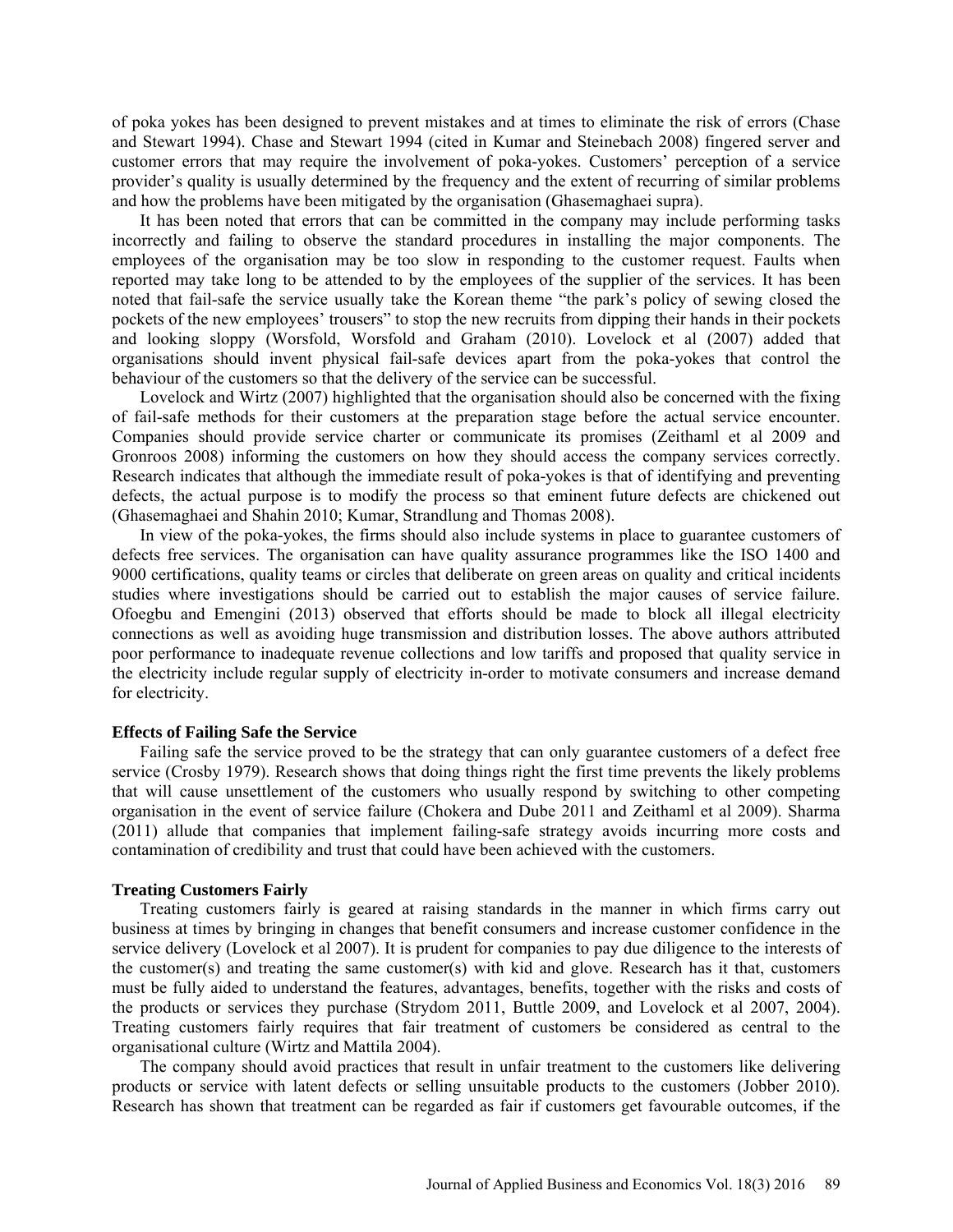service recovery process and interpersonal treatment has been according to customer expectations (Skaalsvik 2013, 2011, Nilsson & Sandberg 2009, Michel et al 2009 and Gronroos 2008). Service recovery outcomes, service recovery procedures and interaction treatment have a joint effect on post recovery satisfaction (Zeithaml et al 2009, Lovelock et al 2007, and Wirtz and Mattila 2004).

Research proved that companies should ensure that core consumer outcomes are evident as a result of the initiatives on treating customer fairly such as ensuring that fair treatment of customers is central to the corporate culture (Smit et al 2011; Lovelock and Wirtz 2007; Wirtz and Mattila2004), products/services are tailor made for the needs of the customers (Kotler and Keller 2009), clear communication of activities at all stages of the selling points, provide advice that will match the circumstances of the customer and that consumers should not encounter barricades when they want to switch to other service providers and file a complaint (Chokera and Dube 2011, Gilaninia et al 2011, Kandampully 2009 and Sheth and Parvatiyar 2002).

Kotler and Keller (2012) outlined that customers are concerned with products or services that ameliorates their circumstances and caters for their needs. Customers usually want justice in their complaint-handling process which according to Wirtz and Mattila (2004) include three dimensions of fairness as procedural (speed, convenience and follow-up), interactional (behaviour of service representatives) and the distributive (tangible outcomes of service recovery). Gilaninia et al (2011) supported the dimensions by elaborating the need to gain insight into the customers' behaviour in-order to offer commensurate service or promote coordination with the customers.

Worsfold et al (2010) argued that negative effects of a poor outcome may be buffered if exchange process is perceived to be a fair and favourable one. Worsfold et al (2010) further elaborated that customers may receive inadequate compensation for a service failure (low distributive justice) but their dissatisfaction may be reduced by treatment characterised by high levels of courtesy and respect (high interactional justice). The organisation should decide on the way on how to deal with customers if service failure occurs for this have an effect on the behaviour of the customers. Research has shown that customers generally see apologising and making a sincere effort to solve the problem as fair treatment (Michel et al 2009, Nilsson and Thurow 2008). It is common cause that customers weigh their comparative sacrifices and the tangible benefits they accrue to sacrifices and actual benefits by similar customers.

Customers usually apply the equity theory as advocated by Adams (1965), where customers always expect justice to prevail in the provision of service to different customers when they enjoy the same service. The equity principle advocates fair exchanges where all parties to the service failure receive outcomes in proportion to their contributions (Mullins 2009). Adams initially proposed that socially consumers perceived fair treatment in exchange relationship when there is a balance between inputs and economic outcomes. Inequity emanates from perceived exchange relationships where inputs like time, economic costs does not match with perceived service recovery tactics like cash refunds, apology or replacement.

# **Effects Treating Customers Fairly**

Research shows that customers expect treatment that is equal to the loss they have incurred (Adams 1965) which result in customers remaining in a relationship (Kumar et al 2008) and driving customers toward partners and advocates in the ladder of loyalty (Skaalsvik 2013 and Chokera and Dube 2011). It has been noted that apart from loyalty and long term relationships; the organisation will benefit from the customers who may be recruiters of new customers by recommending the organisation's products or service.

# **Cultivating Customer Relationship**

Cultivating relationships with customers proved mettle on realising customer retention, repeat business, building trust and confidence (Sharma 2009, 2008; Chebat et al 2009; Sheth and Parvatiyar 1995). Gronroos (2003) indicated that customer relationships are the '*raison de etre*' of the organisation and all efforts should be spent on building sustainable and mutually beneficial relationships with the same customers. In view of this parable, Chokera and Dube (2011) emphasised that the focus in cultivating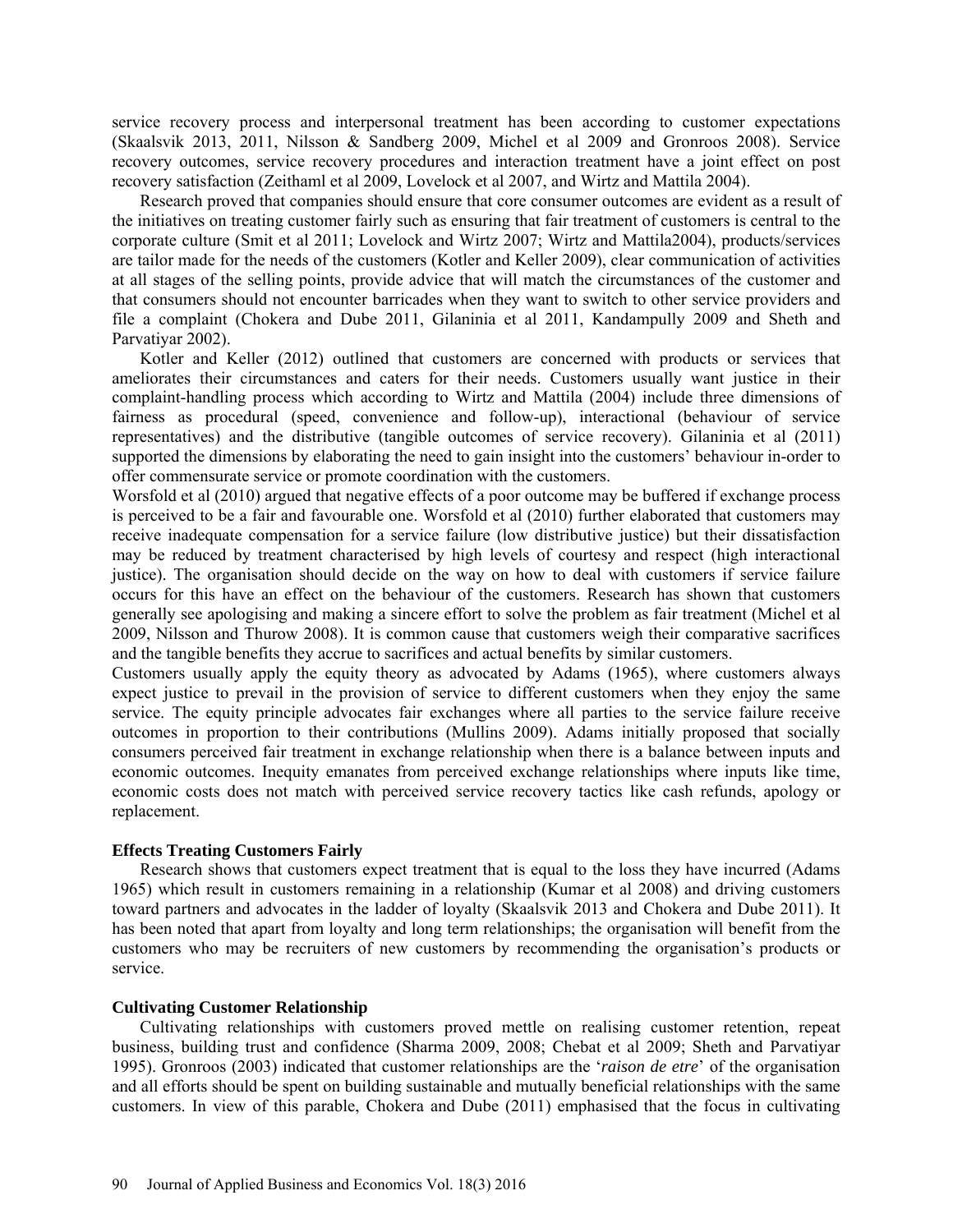customer relationships should be on creating value relationships rather than value exchanges where firms should be considered as partners in providing value to the customers.

In line with the value creation Kotler and Keller (2009) noted that service providers should interact effectively with customers to create superior value during service encounters. Researches have shown that the company should involve and integrate its customers and other infrastructural partners in order to have close, interactive and long lasting relationships (Zabkar and Vessel 2010, Parvatiyar and Sheth 1995 in Mehrotta and Sharma 2009, Nusser et al 2009, and Heffernan et al 2008). Chokera, Ngwenya and Njovo (2014) emphasised the importance of stakeholder co-operation in-order to cultivate long lasting relationship. Gilaninia et al (2011) also noted that building co-operative and collaborative relationships with customers seems to be a valuable way of continuously tracking the changes in the consumer patterns.

Strauss and Frost (2012) stressed the need for companies to have systems and measures that promote or attract intimacy and permanence in client-server relationships. The de-intermediation process in service delivery promotes the client-server intimacy that ultimately creates an emotional bond that will see parties maintaining and enhancing panoply relationship (Gilaninia et al 2011). Research critics the invention of the 'fisherman's approach' when dealing with the customers or suppliers as well as taking customers as prisoners by increasing switching costs (Ojasalo 2001 in Chokera and Dube 2011) and left them with no option other than to get the service from the organisation even under unbearable conditions (Broderick et al 2008 and Gummesson 2002, 1993).

The company resources should be husbanded toward the accomplishment and fulfilment of the customers' needs. A firm can improve the value of its customer base by managing and reducing the rate of promiscuity by its customers as well as increasing the longevity of the customer relationship (Chokera and Dube 2011; Westberg and Stavros 2009; Chang Hong-Sheng et al 2008). Westberg and Stavros (2009) further propounded that customer profit rate tends to increase over the life of the retained customer due to increased purchases, referrals, price premiums and reduced servicing costs. The argument brought in cycle on cultivating customer relationships by Gilininia et al (2011) recognised the 80/20 Pareto principle where almost 20 percent of the customers generate 80 percent of the revenues of the organisation.

In support of pareto principle several authors (Chokera and Dube 2011, Zeithaml et al 2009, Lovelock et al 2007, Peppers and Roggers cited in Payne (2006) echoed the same sentiments indicating that companies should tailor programmes that match the life-time value of the customers since not all customers are equally profitable. Don Peppers and Martha Roggers (cited in Payne 2006) developed a customer typology that ranks customers using their potential lifetime value as Most Valued Customers (MVCs), Second-tier Customers (STCs) and Below-zero Customers (BZCs). Customer typology gave an upper hand to the organisation to implement cross-selling and or up-selling to a customer who proves to be loyal and committed to the company and its offerings (Gilaninia et al 2011; Chokera and Dube 2011). Adrian Payne (2006:140) specifically cited the United Electricity supplier where an observation was made to the effect that many business-to-customers organisations fail to differentiate their customer relationship management programmes at the segment level.

Companies contact each prospect with the same frequency instead of applying a level of effort consistent with the cost of acquisition and profit potential which may lead to wasted investment and cause annoyance among customers (Payne 2006). However, Chokera and Dube (2011) argued that the organisation one-way and/or the other may end up incurring costs in trying to maintain the same retained customers which may result in the relationship not mutually beneficial. At times the company needs to churn out the customers if relationships are no longer mutual and if the other party seeks concessional deals that may end up suppressing the other party in realising the fruits of the relationship.

Cultivating relationships with customers should be done with the thought of climbing the customers up the ladder of loyalty (Hill and Alexander 2003 in Chokera and Dube 2011), that entails the suspects, prospects, customers, clients, advocates and partners. Imperative research recommended companies to invest in building relationships with loyal and potentially loyal customers in order to increase return on investments (Ndubisi and Madu 2009; Ndubisi 2007). Companies should convert customers into apostles that will advocate for the good causes of the firm and avert the danger posed by mercenaries or terrorists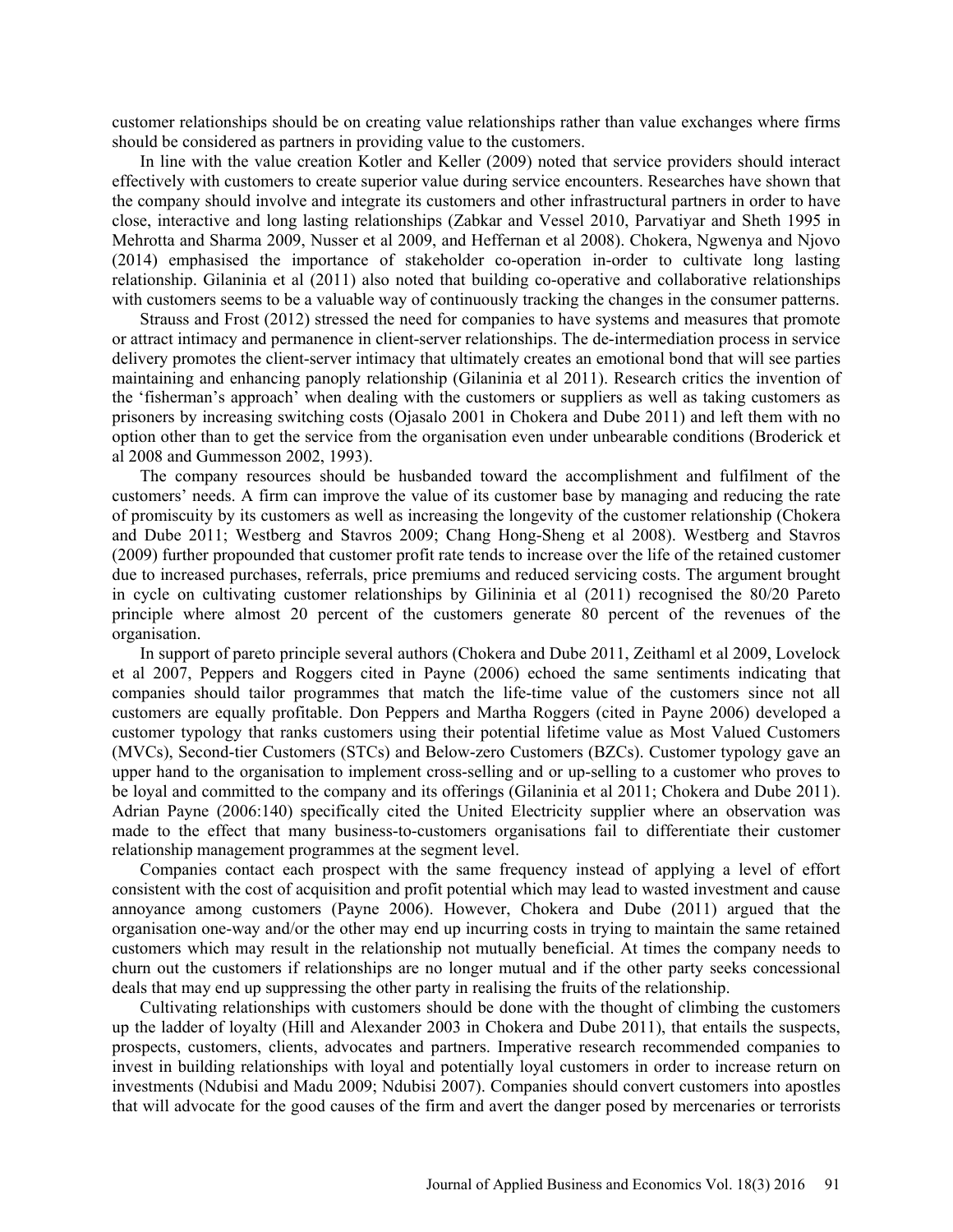(Chokera and Dube 2011) who may be experts in gossiping negative word of mouth at the detriment of the company's reputation.

Zineldin and Philipson (2007) stated that firms should focus on developing, maintaining and enhancing customer relationships over the customer life-cycle rather than spending effort on continually attracting new customers. Berry (2003) cited in Nilsson and Sandberg (2010) elbowed those companies that focuses on attracting new customers as having an intermediate approach to marketing than developing love marks (Lovelock et al 2007) with these customers so that it becomes easy to convert them into loyal customers. In addition to this, Tim (2001) cited in Nilsson and Sandberg (2010) found out that it costs five times or more to acquire new customers than the cost of satisfying and retaining the current customer.

### **Effects of Cultivating Customer Relationship**

Building customer relationships should be used as a strategy to overcome service characteristics in particular intangibility and is recommended for credence services (Mousavian et al 2011 and Gilaninia et al 2011). Long term relationships with the stakeholders (like customers, suppliers) ultimately result in the relationship bonds that will see the cementing of relationships and overcoming promiscuity of customers from one supplier of the service to the other (Chokera and Dube 2011; Chattananon & Trimetsoontom 2009). Gronroos (2008) summed up that service recovery should serve the purpose of satisfying customers despite service failures and to maintain and if possible improve the long-term relationship to keep customers as well as realising long-term profitability instead of creating short-term cost saving relationship. Cultivating relationships with customers proved mettle on realising customer retention, repeat business, building trust and confidence (Sharma 2009, 2008; Chebat et al 2009).

#### **METHODOLOGY**

The research approach adopted is the positivist approach which sought to investigate the factors affecting service recovery strategies in the electricity supply sector. The approach uses the application of sensory threshold (sight, taste, smell, hearing and touch) to generate knowledge that can be experimented to prove or disprove the propositions and generate new theory by combining facts together to make decisions. Positivism is objective in nature rather than normative where valuable statements can be generated. The researchers attempt to look for and describe factors affecting service recovery in the electricity supply sector. The approach is an on-going process whereby positive findings form the basis for additional research. Data which does not support the theory may result in necessary revisions followed by additional testing.

#### **Descriptive Research Design**

Descriptive research design leverage the researcher on understanding accurate profile of persons, events or situations and can be used as a fore-runner or extension to a piece of exploratory research. The design casts light on the current phenomena and allowed the researchers to describe the situation more comprehensively than was possible with other designs (exploratory and causal). The research design is appropriate as the researchers managed to examine the circumstances, collect the data, analyse and interpret the data and reach at an informed conclusion.

A cross-sectional study was used; this involves drawing a sample of elements from the population of interest where the characteristics of the elements, or sample members, are measured only once. Descriptive research serves the purpose of describing the characteristics of certain groups, determining the proportion of people who behave in a certain way (For example, when a consumer files a fault report, the preceding behaviour), making specific predictions (the utilities company might want to predict the level of complaints received over a given period so that it can plan for the hiring and training of new electrical engineers, artisans and technicians), and determining relationships between variables.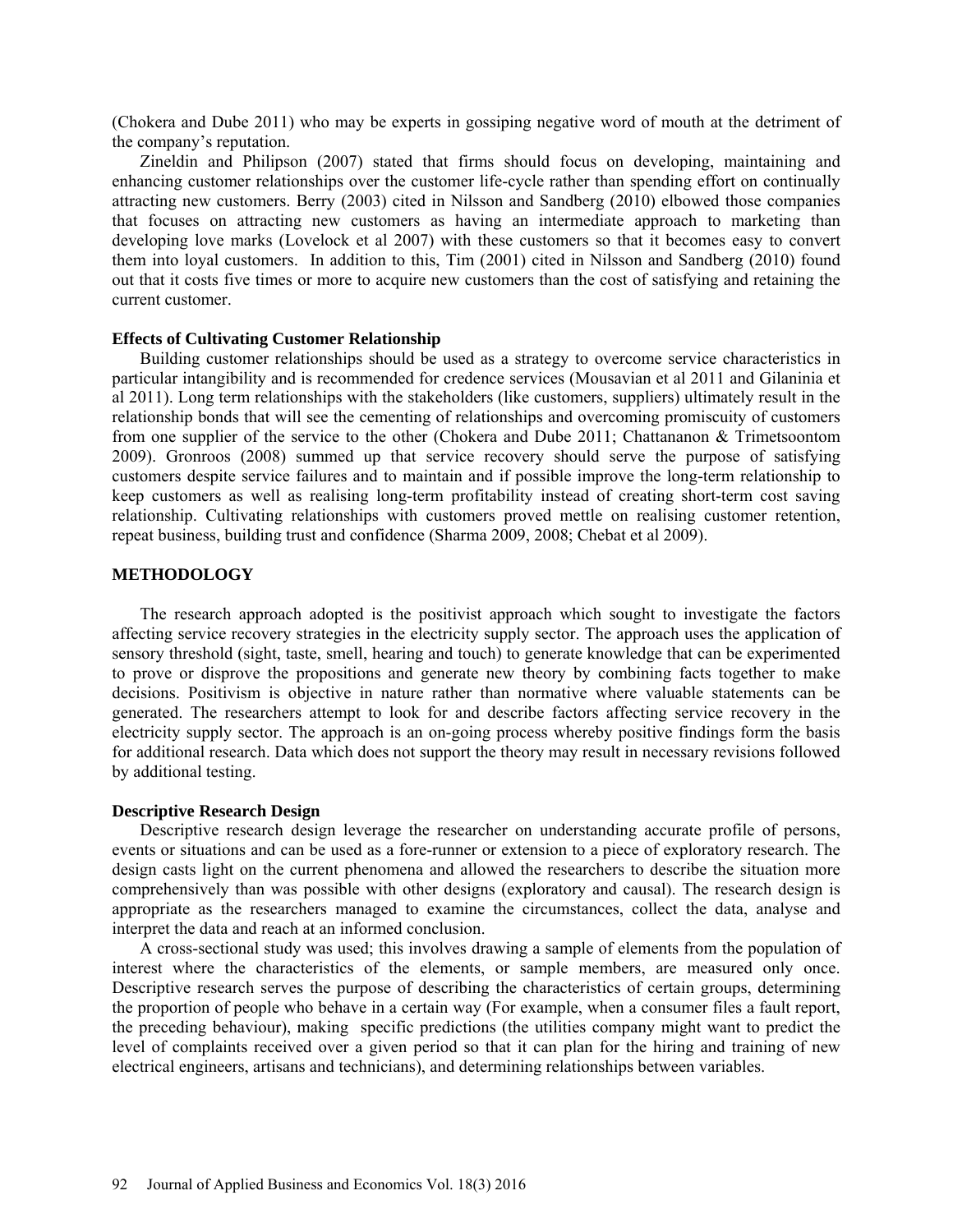#### **Exploratory Research Design**

Exploratory research had been employed to gain background information about the general nature of service recovery and the background situation in the electricity sector. The research design was bent on establishing more information about the problem and required additional information or desires new or more recent information.

The researcher has used existing relevant literature to get depth knowledge on the concept (service recovery), engage experts in the electricity industry in this particular case the electricity engineers engaged by ZESA and the regulatory authority (ZERA) who are acquainted with the necessary information on the industry and the subject under study and use of case studies that gives more insight into the problems. The case studies were related to the loading shedding and power outages challenges and the action of the affected consumers as well as the outcomes if any of the behaviour of the affected.

#### **Sample Frame**

The researchers managed to access the database of ZESA from the Head Office Distribution section were the names, addresses and telephone numbers are recorded about the consumers. The sample included all domestic and commercial consumers of electricity drawn from Harare industrial and residents. The employees were derived from departments that deal directly with the installation and transmission of electricity including Protection Unit, Billing Section, Communication, Risk and Safety and National Grid and Transmission in Harare only

### **Sampling Procedure**

Both probability and non-probability sampling procedures were used so that every known and unknown study unit would stand a chance to participate in the research. Simple-random probability sampling was used in order to select respondents from consumers who are registered on the national grid [account holders] from targeted locations in Harare as the study sample. The procedure requires only minimal advance knowledge of the population needed, presents easy to analyse data and compile on. The method also gave every unit of the target population an equal chance of being included in the study.

The researcher has collected data from a population that is easily accessible to the researcher. Convenience sampling was used in this research to collect information from respondents. The method allowed the researchers to use readily available respondents at their convenience, who provided relevant and meaningful information pertaining to the objectives under study. The technique enabled a large number of completed questionnaires to be collected quickly and economically from the most conveniently available participants.

# **Sample Size**

The researchers adopted Krejcie and Morgan's model at 95 percent significance level, to draw a sample from 128 000 consumers which stands as the population of interest, be it commercial and/or domestic. A sample size of 384 participants was drawn, of which 340 will respond to questionnaires and 44 will participate in interviews. Sample size has been adopted from Saunders, Lewis and Thornhill (2012) who set a minimum sample size of 30 for the sample size to be a true representation of the target population to select 30 employees from Harare depots as respondents.

# **Data Collection Procedure**

• *Drop-and-Pick Method* 

Questionnaires were personally distributed to the selected respondents' companies and homes. An allowance of three days was given before follow ups were made. The method gives ample time to the respondents to complete questionnaires at the comfort of their homes and/or offices which increased the chances of quick responses. The questionnaires had mostly Likert scales with a 5point rating.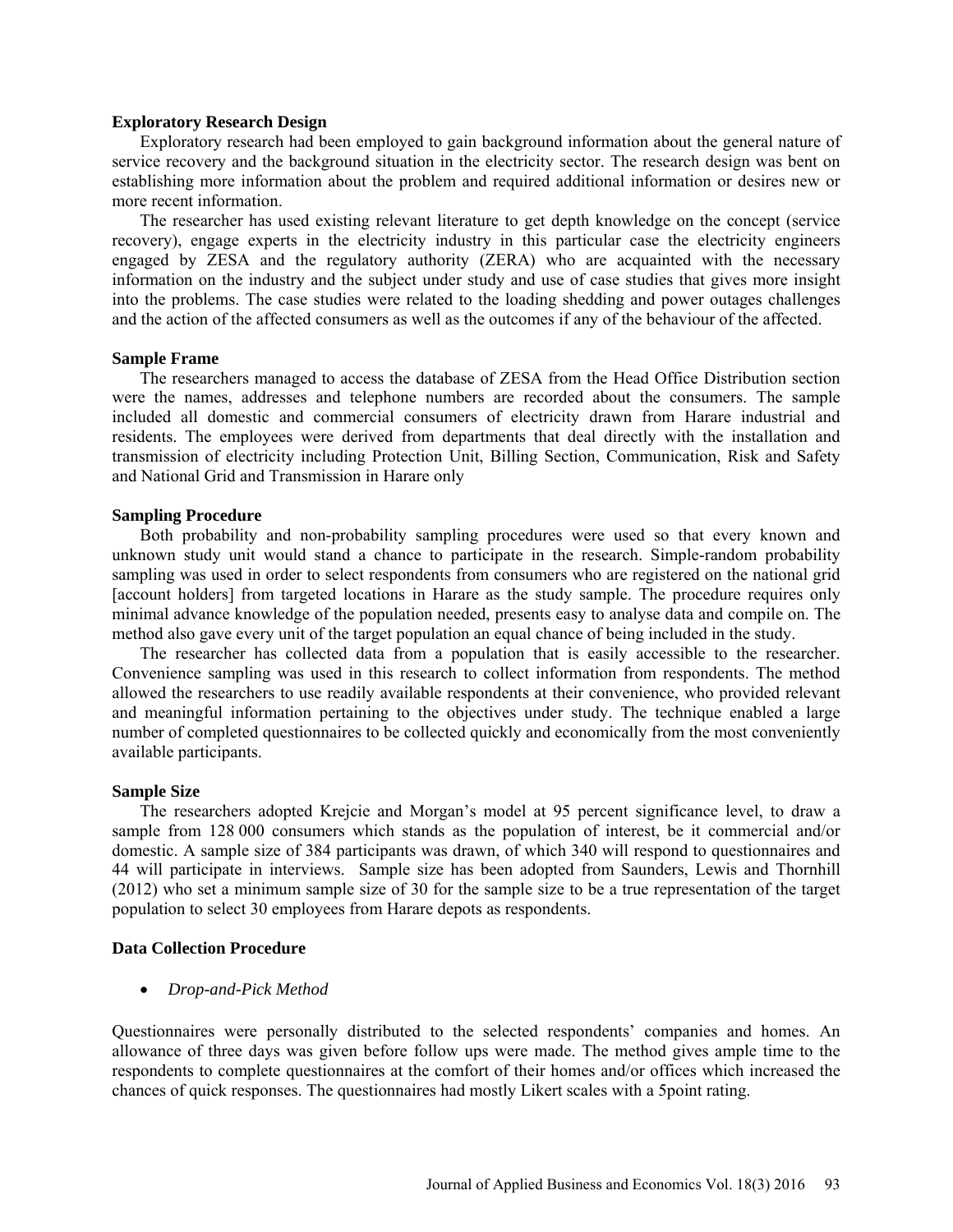#### **Interviews**

• *Mall Intercepts*

The method was used by interviewing customers who visit the banking halls of ZESA at Megawatt buildings, Head Office and Kuwadzana Depot as they will be purchasing electricity bundles and settle their electricity bills. Participants were screened by asking filtering questions to establish whether the participant is paying the bills on behalf of somebody or own account. The researchers preferred to interview those that are paying bills for their own accounts to have a detailed account of the challenges they face during recovery.

# **Validity and Reliability of Research Instruments**

The validity and reliability of the research questions were checked through pre-testing, and pilot surveys to check the understandability and completeness of the research questions.

#### **Ethical Statement**

The success of this research depended on the full participation from the selected respondents, where complete confidentiality and anonymity was guaranteed by including a clause in the questionnaire that the information collected would be used solely for the purpose of this research and that information collect will be kept confidential and anonymous. The researchers disclosed all the details of the research from the name of the researcher, the institutes from which the research has been instigated, and the purpose of the research. Copies of interview questions from the interviews and also completed questionnaires had been kept confidential for the duration of this study and were destroyed after.

# **DISCUSSION OF FINDINGS**

The research yielded a 77% response rate on customers and 87% response rate on targeted employees, giving the researchers room to conclude that the results can be generalised at the end of the study since the response rate on questionnaires has been above 50 percent (Wiid and Diggines 2013).

#### **Acting Quickly on Customer Complaints**

The major finding on the aspect of the objective denotes that the power utility does not quickly attend to power cuts. 62 percent of the respondents stated that faults if reported would take weeks to be attended to by ZESA employees and 19 percent of respondents indicated that the utility company takes days to solve the faults.

#### **Encouraging and Tracking Complaints**

The organisation has been using different methods to encourage and track complaints which prove to be a welcoming strategy including the use of toll-free numbers, complaints desk and internal subjective meetings. Basing on the information collected customers resorted to different actions after encountering service failure mostly remaining loyal as shown by 28% respondents and complaining to family and 26% complaining to acquaintances.

#### **Failing-Safe the Service**

Findings revealed that most of the consumers were highly concerned with the unavailability of power through power cuts whether due to faults and/or load shedding since 89 percent showed concern on power cuts. The recovery strategy has been labelled as the most important in the electricity sector with all the employees (100%) who participated in the study. This is true since the recovery effort may fail to meet the social or economic justice in comparison to the loss/damage incurred.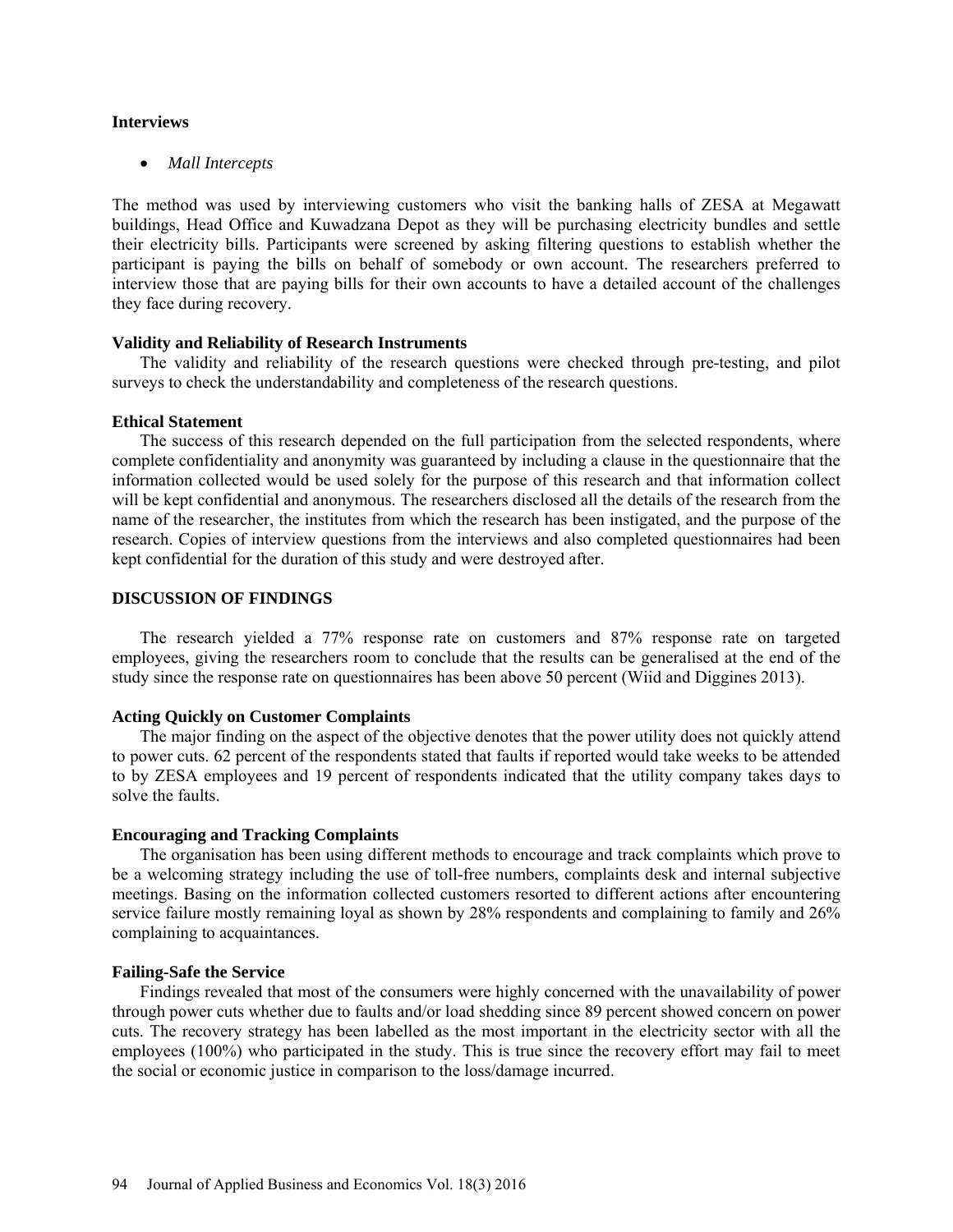#### **Treating Customers Fairly**

Findings revealed that consumers were not treated fairly when it came to compensation. Consumers related fair treatment mostly to compensation that matches the loss or damage incurred and on this a 31 percent response was recorded on lack of compensation as one of the factors that result in unfair treatment in the sector.

# **Cultivating Customer Relationship**

The power utility has excelled in interacting with its consumers on its programmes be it communicating load shedding schedules, power cuts experienced and apologising. However, more work has to be done on empathy which recorded a total of 10 percent on excellent and 36 percent of respondents echoing that empathy of employees was extremely poor. It shows that from the consumer perspective, the power utility is insincere regarding the challenges faced by the same consumers.

#### **CONCLUSIONS**

It can be concluded that power problems in the sector are not given the same priority. Those problems that do not involve critical services are given less priority than those problems that occurred in the vital sectors of the economy. This can provide a canal to conclude that acting quickly is dependent on the criticality of the problem area. Information gathered allowed conclusion that acting on problems associated with live connections get prompt service than those with dead connections.

It is therefore concluded that encouraging and tracking complaints is an effective strategy in service recovery as the organisation will know problem faced by customers.

Failing safe is a very crucial service recovery strategy which embraces a zero defects TQM culture. However, from this research it can be concluded that the utility company had challenges in failing safe its services owing to the abrupt power outages mostly due to faults which according to respondents could be avoided.

The information gathered and analysed led to the conclusion the customers are against the fact that there is fair treatment in the industry after encountering service failure. The power utility may face a daunting task in the event of future recoveries as the above have an impact on the perceptions of the consumers who will then not play their roles in the event of future recovery process.

Due to the insincerity of the utility company and its employees as depicted in the findings; the researchers came to the conclusion that electricity consumers are not happy with the relationship they have with ZESA despite its communication efforts through media

# **RECOMMENDATIONS**

The conclusions made allow the provision of recommendations that can be applied to mitigate the challenges faced in the electricity supply sector after service failure.

The power utility could promptly attend to power cuts due to faults or load shedding to minimise the damage that could have already caused by the intermittent power cuts.

The power utility might categorically split the manpower in accordance with the area to attend to in the event of service failure. Critical section of the economy should be given to a special section that primarily attend to the problems in that section and those that requires less priority should be allotted for other sections that may cover everyone with power problems.

The power utility may have a compensation committee that should quality looks into the causes of the problems and if need be quickly compensate than to wait for the aggrieved to seek recourse through the court which tends to rapture the image and/or reputation of the authority.

The power utility could invest heavily in training and development to try and ensure quality services are provided at the same time retain qualified staff so that there will be continuity in the provision of quality services.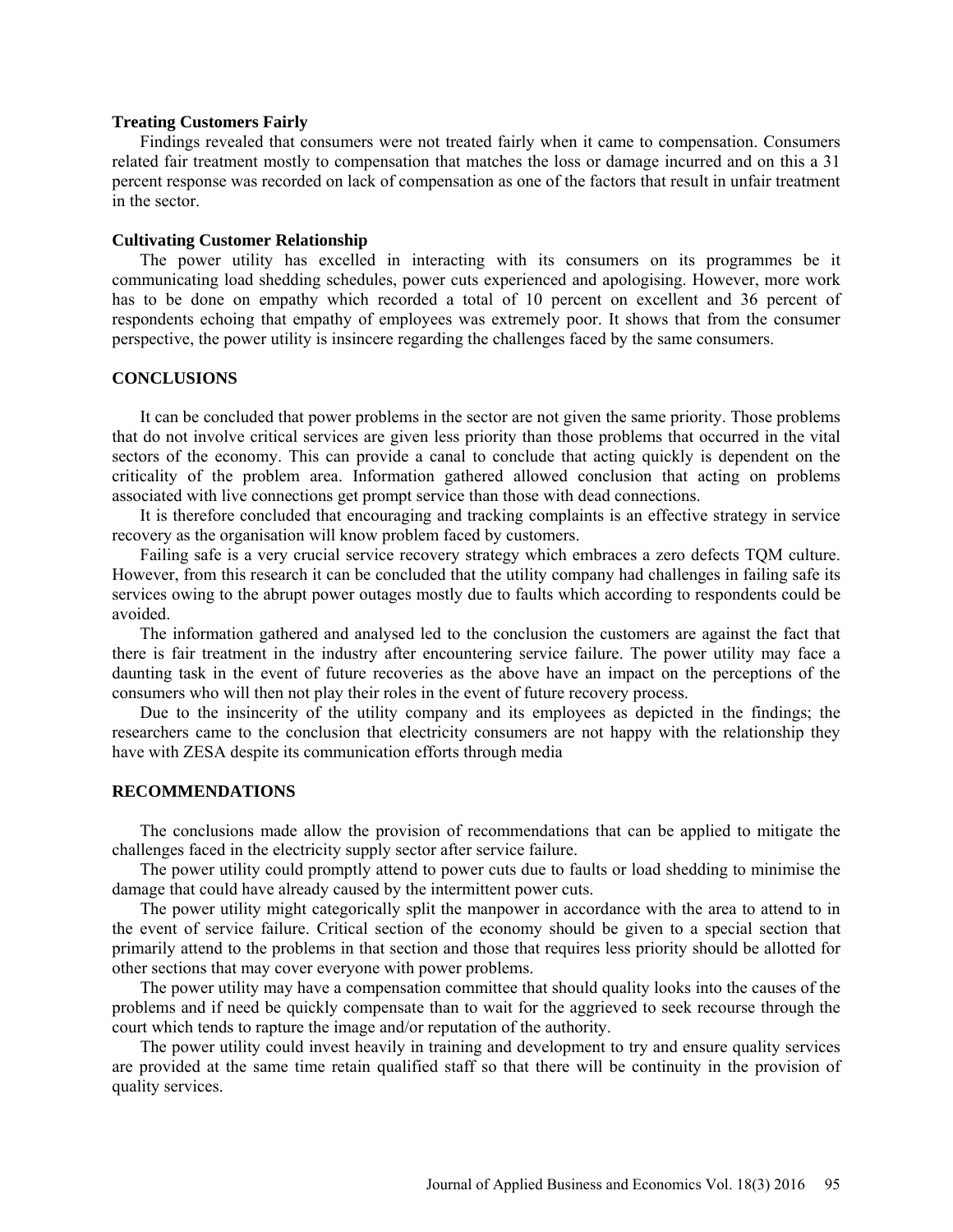The utility might fit in the shoes of the consumers by considering the plight of the consumers especially on the controllable factors like sticking to load shedding schedules unless anything beyond control occurs.

The firm may continuously regard acting quickly and failing-safe the service as the most critical recovery strategies to increase satisfaction on irate consumers. It is also prudent for the utility to integrate the five discussed recovery strategies in-order to maximise on effectiveness and efficiency.

Apart from the five recovery strategies included in this study, the sector is recommended to also employ learning from service recovery experiences, learn from the lost customers and provide adequate explanation as this according to Zeithaml et al (2009) will lead to the organisation not repeating the same problems that will affect the consumers.

# **AREA FOR FURTHER RESEARCH**

The study on service recovery has opened a canal to see the need to investigate the area of Total Quality Management in the electricity supply sector. The study if carried out will help to trace the root causes of service failure and find possible solutions to limit the chances of service failure which in the industry bring catastrophic effects to the affected.

#### **REFERENCES**

- AbuBakar AH, Kavosh K, Melati AA and SitiZaleha AR (2011) *Influential barriers of customer relationship management implantation*. International Bulletin of Business Administration 10:76- 85
- Adams JS (1965) *Inequity in social change,* New York Academic Press
- African Development Bank Group (2013), *The high cost of electricity generation in Africa*
- African Development Bank Group Report (2013), *The high cost of electricity generation in Africa*
- Akwensivie DM, Dr Narteh B and Affum S (2013) *Service failure, recovery and recovery outcomes in the Ghanaian Banking industry*; European Journal of Business and Management 5(30)
- AuBuchon D (2012), *Global Manufacturer Certificate*, Hub-Pages
- Baker Michael (2008), *The Strategic Marketing Plan Audit*
- Banford D and Xystouri T (2005) *A case study of service failure and recovery within an international airline*: Managing Service Quality 15 pp 306-322
- Bank J (2000), *Total Quality Management*, 2nd Edition
- Barlow J and Moller C (2008) *A Complaint is a Gift*: 2<sup>nd</sup> Edition San Francisco, CA: Berrett-Koehler Publishers
- Bitner MJ, Booms BH and Tetreault MS (1990) *The service encounter: Diagonising favourable and unfavourable incidents*; Journal of Marketing 54 pp71-84
- Bolton RN and Tarasi CO (2008), *Managing Customer Relationships*. Journal of the Academy of Marketing Service
- Buttle F (2009) *Customer Relationship Management: Concepts and Technologies*, 2<sup>nd</sup> Edition. Buttler-Worth Heinemann
- Casado AB, Nicolau JL and Mas FJ (2011) *Harmful consequences of failed recoveries in the banking industry*; International Journal of Bank Marketing 29(9)
- Cateora, P. and Graham, J.L.P. [2006]: *International Marketing*, 13<sup>th</sup> Edition; Center for Relationship Marketing, Emory University, Atlanta.
- Chang Hong-Sheng, Chien-Ming Tseng and Lu-Chun Lee (2008) *The influence of service recovery on perceived justice under different involvement level: an evidence of retail industry.* Contemporary Management Research Vol. 4(1) 57-82
- Chase RB and Stewart DM (1994), *Make your service fail safe*; Sloan Management Review
- Chebat CJ, Nusser R and Sharma A (2009) *What generates WOM in retail contexts*; Enc Market Vol. 133 pp 27-58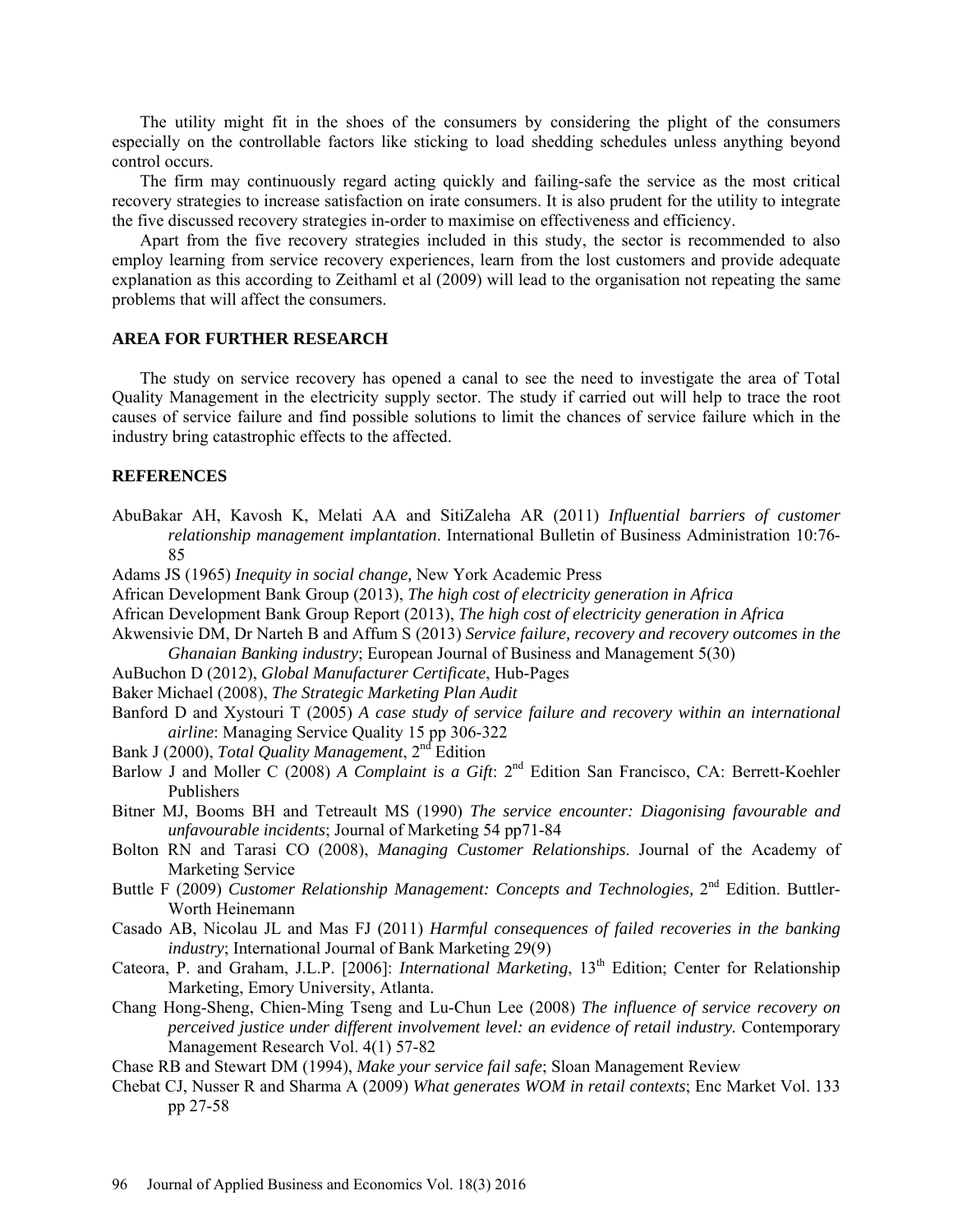- Chokera F and Dube R (2011)*, Relationship Marketing Strategy; The pathway to Relational Orientation Through Customer Symbiosis*, 1<sup>st</sup> Edition. Booklove Publisher
- Chokera F, Ngwenya J and Njovo M (2014) *The role of agricultural marketing on empowering rural farmers in Masvingo Province, Zimbabwe*; European Journal of Business and Management 6(3)
- Christian Alers (2014) *New site in Hamburg: Voith is stepping up its service provision to the energy sector*. Germany
- Confederation of Zimbabwe (CZI) Survey Report (2013)
- Crosby PB (1979), *Quality is free*; New York, McGraw-Hill
- DeWitt T and Brady MK (2003) *Rethinking service recovery strategies*: Journal of Service Research 6; 193-207
- Diamantopoulos A and Schoefer K (2008) *Measuring experienced emotions during service recovery encounters: Construction and assessment of ESRE scale*; Service Business 2 pp65-81
- Dr Sparks B and Dr Fredline L (2007) *Providing an explanation for service failure: Context, content and customer responses*: International Journal of Hospitality Management
- Dube L and Maute MF (1996) *The antecedents of brand switching, brand loyalty and verbal responses to service failure*
- e-Cunha MP, Rego A and Kamoche K (2009) *Improvisation in service recovery: managing service quality* 19(6) 657-669
- Gable M, Fiorito SS and Topol TM (2008), *An empirical analysis of the components of retailer customer loyalty programs.* International Journal of Retailer and Distribution Management 36(1) 34-49
- Ghasemaghaei M and Shahin A (2010) *Service Poka Yoke*: International Journal of marketing Studies 2(2)
- Gilaninia S, Almani AM, Pousnaserani A, and Mousavian SJ (2011) *Relationship Marketing: A new approach to marketing in the third millennium*; Australian Journal of Basic and Applied Sciences 5(5) 787-799
- Gilininia S, Mousavian SJ and Taleghani (2011) *The role of relationship marketing in customer orientation process in the banking industry with focus on loyalty*: Industry Journal of Business and Social Science 2(19)
- Gremler DD and Gwinner KP (2000), *Customer-employee rapport in service relationships*. Journal of Service Research 3 pp 82-104
- Grewal D, Roggerveen AL and Tsiros M (2008) *The effect of compensation on repurchase intentions in service recovery*: Journal of Retailing 84 (4)
- Gronroos C. (1988). *Service quality: The six criteria of good perceived service quality*. Review of Business*, 9* (Winter), 10-13.
- Gronroos C. (1994) *European Perspectives On Relationship Marketing*, Paper presented at the American Marketing Association Fourteenth Faculty Consortium on Relationship
- Gronroos C (2008) Service Management and Marketing: Customer Management in Service Competition John Wiley and Sons Ltd, Chichester
- Groonroos C (2007), *Service Management and Marketing: Customer Management in Service Competition*; John Wiley and Sons Ltd, Chichester
- Gross G, Caruso B and Conlin R (2007) *A look in the mirror: The VOC scorecard*. New York McGraw-Hill
- Gummesson E (1993) *Relationship Marketing:* From 4Ps to 30Rs. Stockholm University: Stockholm
- Gummesson E (2002) *Total relationship marketing* 2<sup>nd</sup> Edition: Butterworth, Heinneman
- Gummesson E (2008), *Total Relationship Marketing*: 3rd Edition. Elsevier Oxford
- Gwinner KP, Bitner MJ, Brown SW, Kumar A (2005) *Service customization through employee adaptiveness*. J of Service Res 8:131-148
- Ha T and Jang S (2009); *Perceived Justice in Service Recovery and Behavioural Intentions: The role of relationship quality.* International Journal of Hospitality Management 28 pp319-322
- Harari (1997) *Thank heavens for complainers* (Good for Business)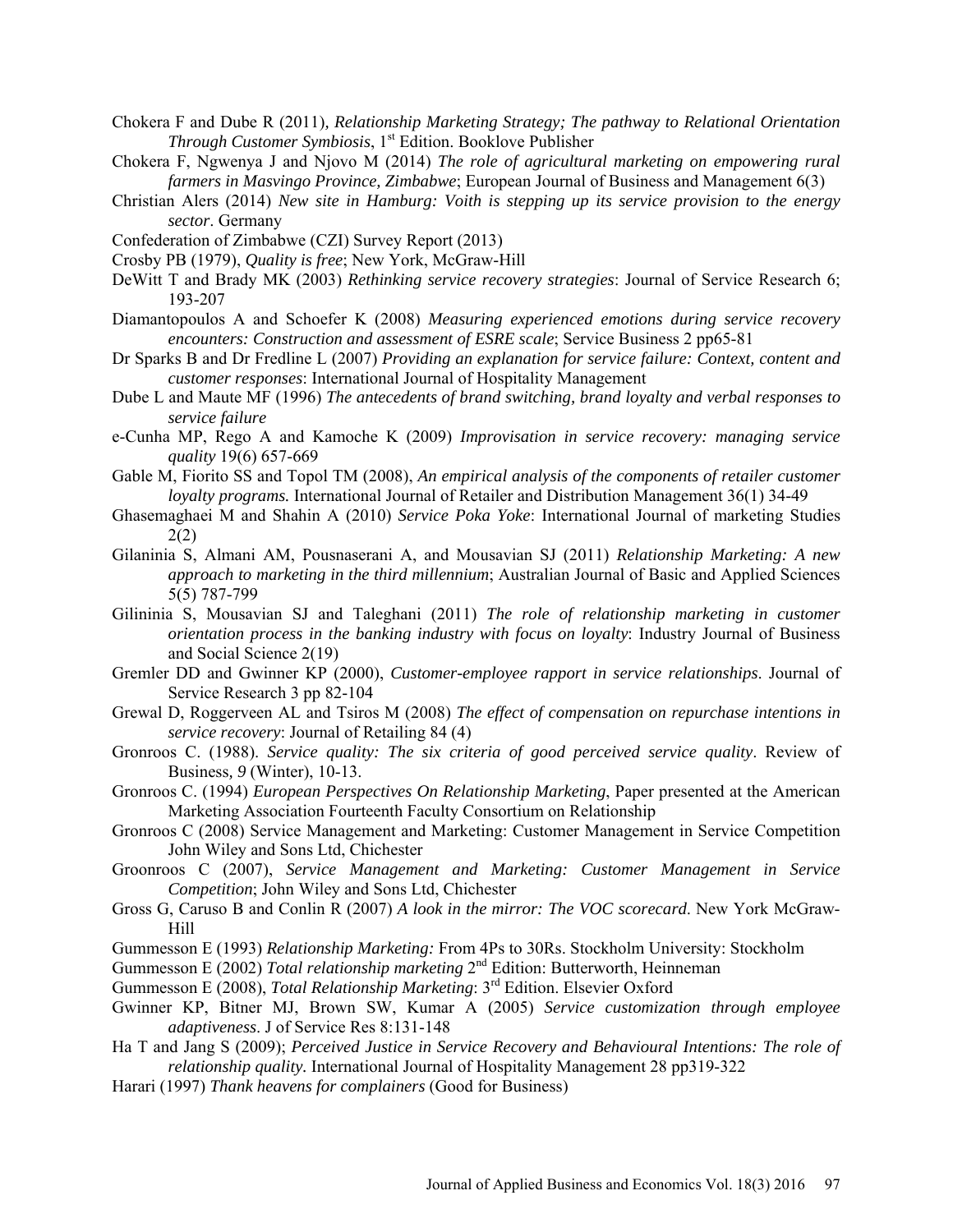- Heffermen BH T (2006) *Social regard: A link between waiting for service and service outcomes*. International Journal of Hospitality management 25 pp 34-53
- Heffner G, Goldman C, Kirby B, and Kintner-Meyer M (2007) *Loads providing ancillary services. Review of International experience*: Environmental Energy Technologies Devision, US
- Heskett JL, Hart CWL and Sasser WEJ (1990) *The profitable art of service recovery*: Harvard Business Review 68 pp 1148-156
- Heskett JL, Jones TO, Loveman GW, Sasser WE and Schlesinger LA (1994) *Putting the service profit chain to work*. Havard Business Review
- Heskett JL, Sasser WE and Schlesinger LA (1997) *The service profit chain: how leading companies link profit and growth to loyalty, satisfaction and value*; New York: Fire Press
- Hoffman K and Bateson J (2010): *Services Marketing Concept, Strategies and Cases*
- Jang S and Ha J (2009) *Perceived justice in service recovery and behavioural intentions: The role of relationship quality*: International Journal of Hospitality Management 28(3) 319-327
- Jobber D (2010),  $6^{\text{th}}$  Edition, *Principles and Practices of Marketing*; Maidenhend Berkshire McGraw-Hill
- Jobber D 2004, *Principles and Practice of Marketing*<sup>4th</sup> Edition, Maidenhearl, Berkshire: McGraw Hill
- Kandampully J and Kim S (2010) *Exploring customer loyalty following service recovery: The relationship of perceived justice, commitment, trust and loyalty*, Prentice-Hall
- Kandampully JS (2007) *Service Management: The new paradigm in Hospitality*, Prentice Hall

Kaseke and Hosking 2012, IJPSS, 2 (6)

- Kaseke N (2013) *Emergence of electricity crisis in Zimbabwe reform response and cost implications*: Journal of Business management and social sciences research 2 (10)
- Kau and Loh (2006) *The effects of service recovery on consumer satisfaction: A comparison between complaints and non-complaints*; Journal of services marketing; Vol. 20 Issue 2
- Kim, T, Kim WG and Kim H (2009) *The effects of perceived justice on recovery satisfaction, trust, wordof-mouth and revisit intention in upscale hotels*. Tourism Management 30 pp51-62
- Komunda M and Osarenkhoe A (2012) *Remedy or cure for service failure? Effects of service recovery on customer satisfaction and loyalty*; Business Process Management Journal 18(1) 82-103
- Kotler P and Keller KL (2009) *A Framework for Marketing Management*, 4<sup>th</sup> Edition, Pearson Education Inc
- Kotler P and Keller KL (2012) *Marketing Management* 15<sup>th</sup> Edition Pearson Education Ltd
- Kotler P, Keller K L, Armstrong [2010] *Principles of Marketing Management*, 13<sup>th</sup> Edition, Prentice Hall, London
- Kotler, P & Keller, K.L. (2006) *Marketing Management* (12<sup>th</sup> edition), Prentice-Hall, New
- Kotler, P. [2008]: *Marketing Management: Analysis, Planning and Control*, Prentice-Hall, London.
- Kumar S, Strandlund E and Thomas D (2008): *Improved service system design using Six-Sigma DAIAIC for a major US consumer electronics and appliance retailer*. International Journal of retail Distribution Management 36(12) 970-994
- Kwon SY and Jang SC (2010) *The effectiveness of compensation for service recovery. Roles of perceived equity and relationship level*
- Lovelock C and Wirtz J (2007) *Service Marketing: People, Technology*, Strategy 6<sup>th</sup> Edition. Pearson Prentice Hall, New Jersey
- Lovelock CH and Wirtz J (2004),  $5<sup>th</sup>$  Edition, Services Marketing, Pearson Education; Inc
- Lovelock CH, Patterson PG and Walker Rh (2007) *Services Marketing: An Asia-Pacific and Australian Perspective*, Pearson NSW
- Magnini VP, Ford JB, Markowski EP and Honeycutt ED (Jr) (2007) *The service recovery paradox: Justifiable theory or smoldering myth?* Journal of Service Marketing 21(3) 213-225
- Marshall R, Nguyen DT and DeWitt T (2008) *Exploring customer loyalty following service recovery: the mediating effects of trust and emotions*: Journal of service research 10:269
- Mazur G (1996), *Voice of Customer Analysis: A modern system of front-end QFD tools*, With Case Studies
- Mazur G (2010), *What is QFD*; With Case Studies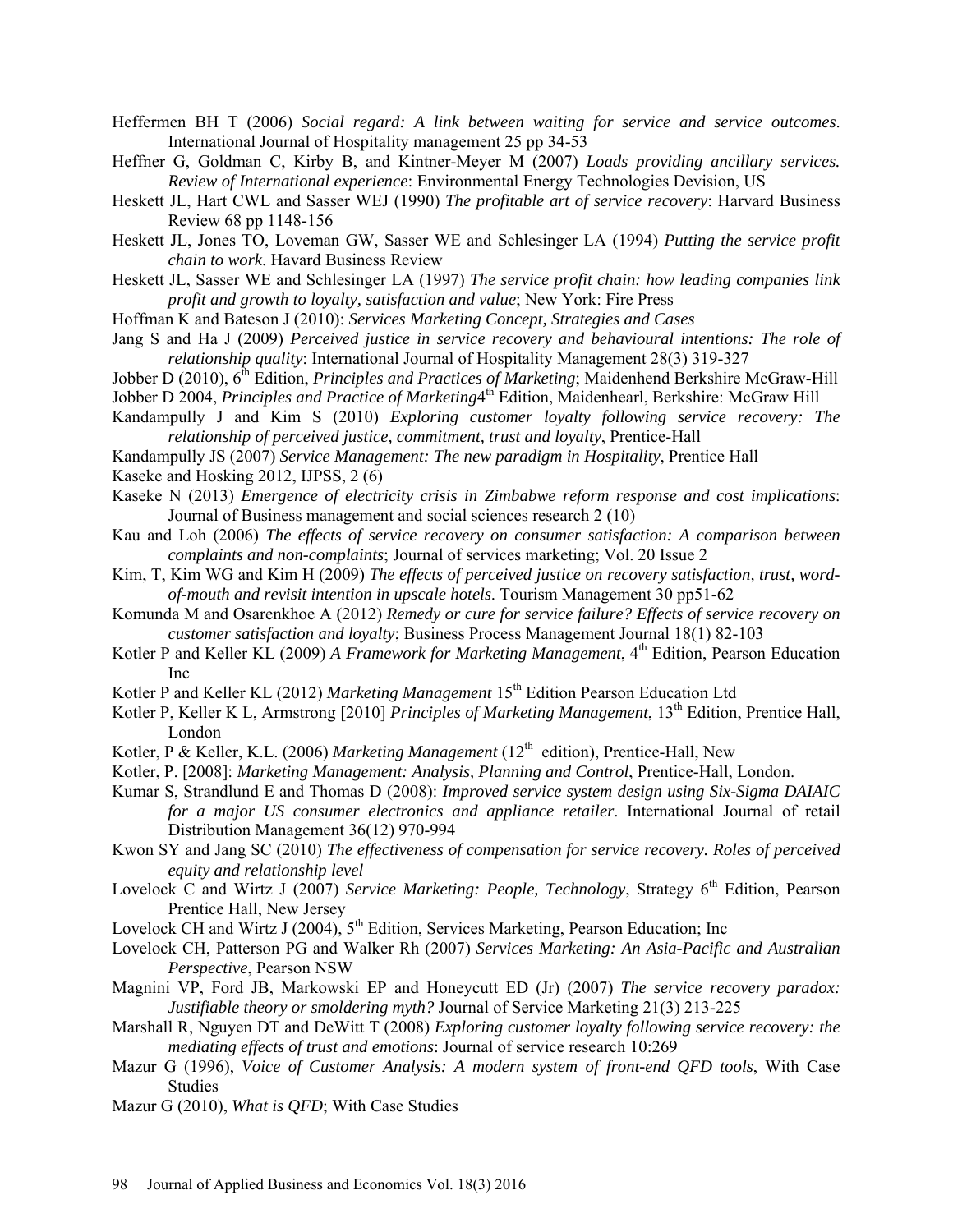- Mbowa 2002, *Bagasse Energy cogeneration potential in the Zimbabwean Sugar Industry. Renewable Energy*, Elsevier, Science Ltd
- Mbowa 2002, *Zimbabwe Electricity Industry, Potential Expansion, Problems and Aspects*. The Electricity Journal, Elsevier, Science Ltd
- McCarthy EJ and Perreault WD Jr (2011) 15<sup>th</sup> Edition, *Basic Marketing*. Irwin
- Michel S and Johnston R (2008), *Three Outcomes of Service Recovery-Customer Recovery, Process Recovery and Employee Recovery*. International Journal of Operations and Production Management 28(1) 79-99
- Michel S and Meuter ML (2008) *The service recovery paradox: True but overrated*?
- Michel S, Bowen D and Johnston R (2009) *Service recovery management: Closing the gap between best practices and actual practices*
- Michel S, Bowen D and Johnston R (2009), *Why service recovery fails: Tensions among customer, employee and process perspectives*. Journal f service management 20:253-273
- Mostert PG, De Meyer CF and Van Rensburg LRS (2009) *The influence of service failure and service recovery on airline passengers' relationships with domestic airlines: An exploratory study*: South African Business Review 13(2)
- Millins J (2009), 9<sup>th</sup> Edition, *Management and Organisational Behaviour*, Irwin
- Ndubisi NO and Madu CN (2009) *The association of gender to firm-customer relationship*. International Journal of Quality Reliability Management 26(3) 283-301
- Ngai EWT, Heung VCS, Wong YH and Chan FKY (2007) *Consumer complaint behaviour of Asians and Non-Asians about hotel services: An empirical analysis*; European Journal of Marketing 41(11/12) 1375-1391
- Nikbin D, Ismail I, Marimuthu M and Jalalkamali M (2010), *Perceived Justice in Service recovery and Recovery Satisfaction: The moderating role of corporate image.* International Journal of Marketing Studies 2(2)
- Nilsson C and Sandberg E (2010) *Building customer loyalty by service recovery: Turning frustration into sensation*. University of Gothenburg
- Nyamuzihwa 2000, *Energy Management at Triangle Limited*. Publication of the Department of Mechanical Engineering
- Ofoegbu GN and Emengini SE (2013), *Recovery of cost of electricity supply in the Nigerian Power Sector*. Research Journal of Financial and Accounting 4(17)
- Pal Piyali (2011), *Customer retention through service recovery*: International Journal of Research in Commerce and Management 2(12)
- Parasuraman A, Grewal D and Krishnan R (2004) *Marketing Research*; Boston Houghton Mifflin Company
- Parasuraman A, Zhu Z and Sivakumar K (2004) *A mathematical model of service failure and recovery strategies*: Decision sciences 35(3) 493-525
- Parvatiyar, A., Sheth, J. N., and Whittington, F. B. (1992) *Paradigm Shift in Interfirm*
- Pastioura F, Vlachopoulou M, Chen MV and Wells (2009) *A new advertising effectiveness model for corporate advertising websites, relationship marketing approach, benchmarking*: An International Journal 16(3) 372-380
- Patsioura F, Vlachopouou and Manthou V (2009) *A new advertising effectiveness model for corporate advertising websites. A relationship marketing approach. Benchmarking*: An International Journal 16(3) 372-386
- Payne Adrian (2006) *A handbook of Customer Relationship Management: Achieving excellence in customer management*; Heinemann, Oxford
- Peppers D and Rogers M (2005), *Return on Customer*. New York: Doubleday
- Piercy NF and Fitzhugh M (2010), *Improving the relationship between sales and marketing*. European Business Review 22(3)
- Piercy NF and Nikala Lane (2009) *Strategic customer management: Strategising the sales organisation*. OUP Oxford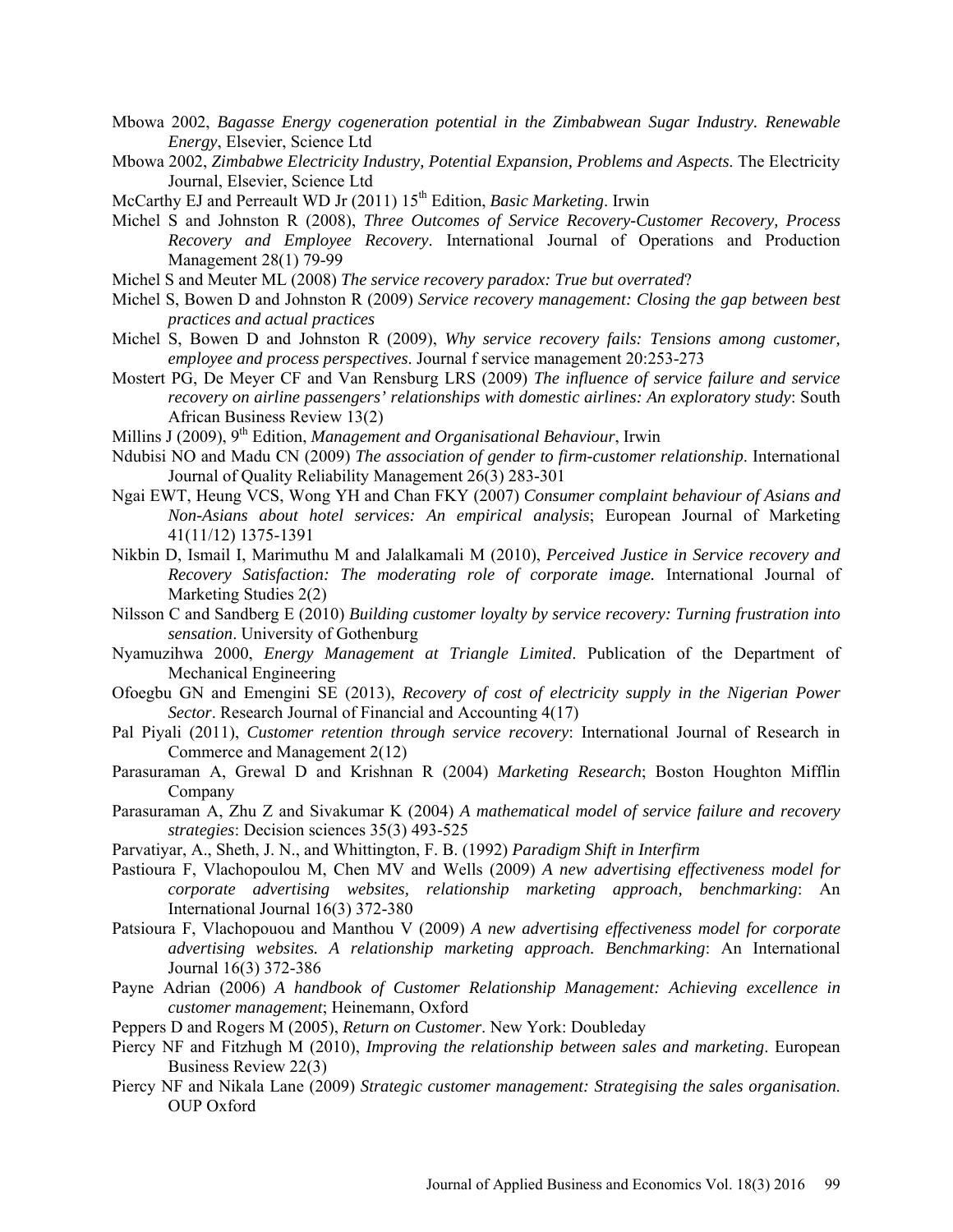- Pride WM and Ferrell OC (2010), *Marketing* 6<sup>th</sup> Edition, South-Western, Cengage Learning *Rehabilitation and Recovery in the Power Sector*; Zimbabwe Report (2011)
- Roger KA (2012), *Marketing: The Core*, McGraw-Hill Ryerson
- Saunders M, Lewis P and Thornhill A (2012) *Research Methods for Business Students;* 6<sup>th</sup> *Edition*. Pearson Custom Publishing
- Setrana F (2013) *Electricity blackout problems in Ghana*
- Sharma A (2008) *Improving customer service and profitability through customer intervention in service relationships*; Journal of Relationship Marketing 7(4) 327-340
- Sharma A and Mehrotta A (2009) *Choosing an optimal channel mix in multichannel environments*; Industrial Marketing Management 36(1) 21-28
- Sheth and Parvatiyar (2002) *Customer relationship management: Emerging practice, process and discipline*: Journal of economics and social research 3(2)
- Skaalsvik H (2011), *Service failures in a cruise line context: Suggesting categorical schemes of service failures*. European Journal of Tourism Research Vol. 4: 25-44
- Skaalsvik H (2013), *Understanding service failures: Suggesting a competency perspective*; European Journal of Tourism Research and Hospitality 2(2)
- Skinner, Von Essen and Mersham (2010) *Handbook of Public Relations* 8<sup>th</sup> Edition, Oxford University, Press
- Smith G, Dole and Martinez (2005) *Preparing early, acting quickly: Meeting the needs of older Americans during a disaster*: Congressional research service Washington D.C
- Stravros C and Westberg K (2009) *Using triangulation and multiple case studies to advance relationship marketing theory*: Qualitative Market Research: An International Journal 12(3) 307-320
- Strydom JW 2011, 4th Edition, *Introduction to Marketing*, Cape town: Juta
- Tax SS (2012) *Recovering and Learning from service failure*: Sloan Management Review
- Tax SS and Brown SW (1998), *Recovering and Learning from Service Failure*; Sloan Management Review 49 (1)
- Thill JV and Bovee CL (2008) *Excellence in Business Communication* 8<sup>th</sup> Edition; Pearson Prentice Hall
- Torres EN and Wine (2006) *From satisfaction to delight: A model for the hotel industry*: International Journal of Contemporary Hospitality Management 18(4) 290-301
- Tracy H, Garry T and Broderick (2008) *Relationship Marketing Perspectives: Dimensions and Contexts*. McGraw-Hill: New Delhi
- Tschohl J (2010) *Too Little Too Late: Service recovery must occur immediately*
- Varela-Neira (2010) *The effects of customer age and recovery strategies in Laboratory*: Service Journal of Service Management
- Varela-Neira C, Vasques-Cassielles R and Iglesias V (2010) *Explaining customer satisfaction with complain handling*: International Journal of Bank marketing 29(2) 88-112
- Vesel P and Zabkar V (2010) *Comprehension of relationship quality in the retail environment*; Managing Service Quality 20(3) 213-235
- Wiid J and Diggines C (2013), *Marketing Research*; 2<sup>nd</sup> Edition. Juta and Company ltd
- Worsfold K, Worsfold J and Bradley G (2010) *Interactive effects of proactive and reactive service recovery strategies: The case of rapport and compensation: International Journal of research in commerce and management*
- Yuan H, Qian Y, Yan Li and Zeng Y (2009) *What can service recovery do in business-to-business service failure*? A search-engine-optimisation case study. China
- Zeithaml VA and Bitner MJ (2003) 3<sup>rd</sup> Edition, *Services Marketing*; New York: McGraw-Hill
- Zeithaml VA and Bitner MJ (2003) *Services Marketing: Integrating customer focus across the firm,* McGraw-Hill, New York
- Zeithaml VA and Bitner MJ (2007) *Services Marketing*, New York, McGraw Hill
- Zeithaml VA, Bitner MJ and Gremler DD (2006) *Service Marketing: Integrating Customer Focus across the firm*. Boston: Mc Graw-Hill
- Zeithaml VA, Bitner MJ and Gremler DD (2009), *Services Marketing* 5<sup>th</sup> Edition, McGraw-Hill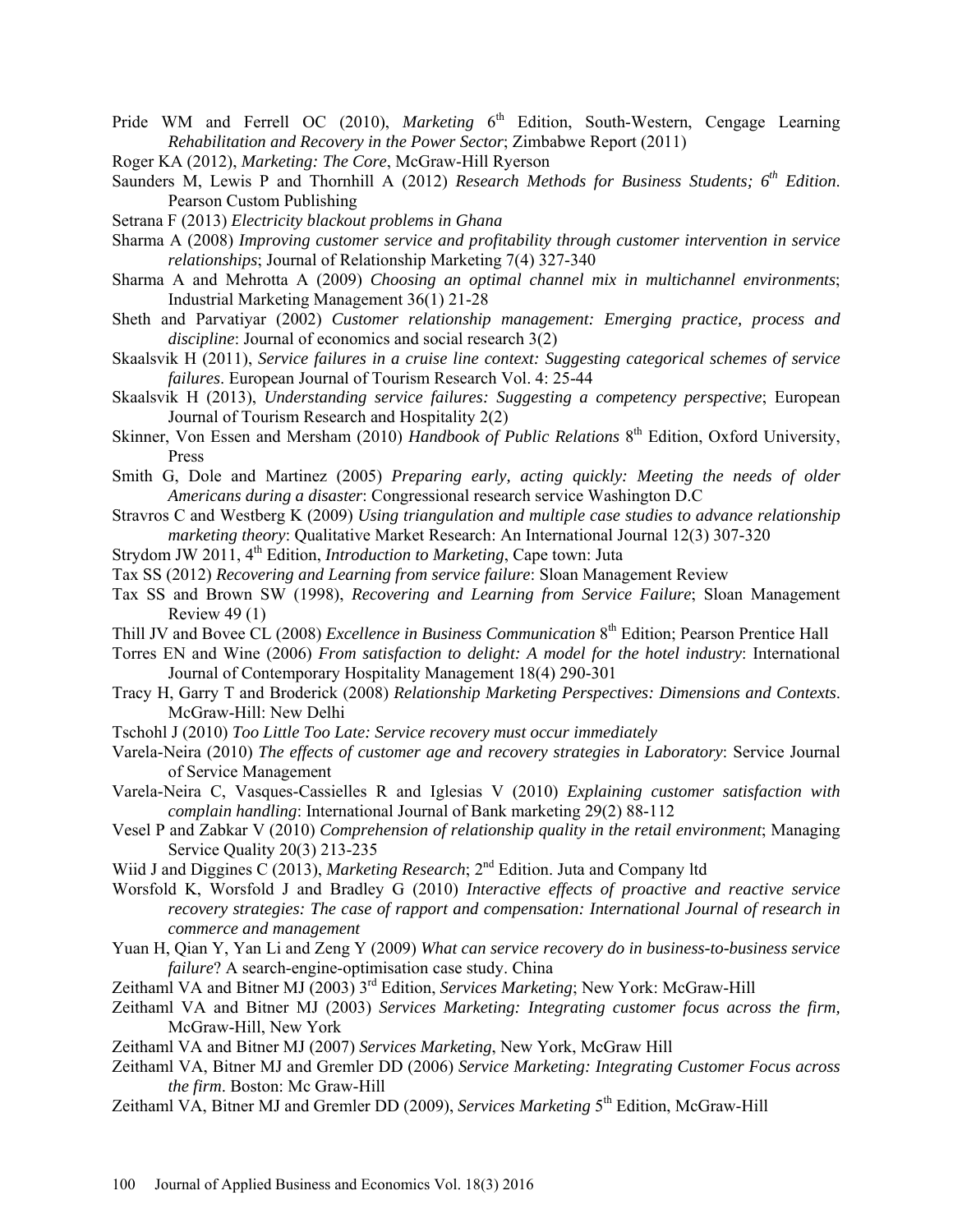Zemke R (1993), *The art of service recovery: Fixing broken customers and keeping them on your side*. An American Management Association, New York 463-476 ZESA Annual Report 2013 Zimbabwe Report on Rehabilitation and Recovery (2009) Zineldin M and Philipson S (2007) *Kotler and Broden are not dead; Myth of relationship marketing and truth of the 4Ps*: Journal of Consumer Marketing 24(4)

[www.zera.co.zw](http://www.zera.co.zw/) (Date accessed 15 August 2014) [www.zesa.co.zw](http://www.zesa.co.zw/) (Date accessed 15 August 2014)

# **APPENDICES**



**TABLE 1 TIME OF USE PERIODS**

**FIGURE 1 PROJECTED POWER SUPPLY SURPLUS/DEFICIT IN ZIMBABWE**



Source: Zimbabwe Report on Rehabilitation and Recovery Report (2009)